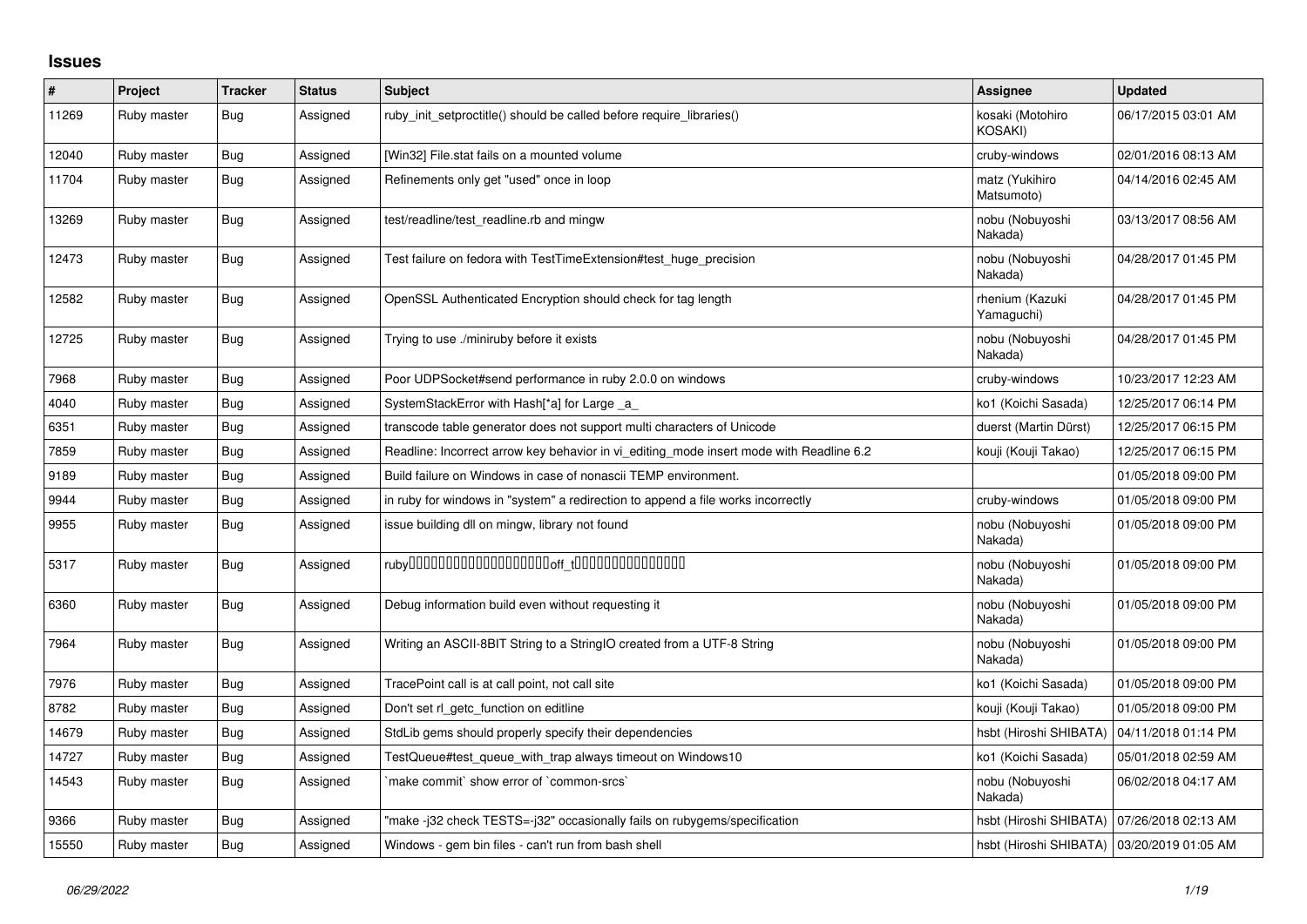| #     | Project     | <b>Tracker</b> | <b>Status</b> | Subject                                                                                                                   | Assignee                                     | <b>Updated</b>      |
|-------|-------------|----------------|---------------|---------------------------------------------------------------------------------------------------------------------------|----------------------------------------------|---------------------|
| 11526 | Ruby master | <b>Bug</b>     | Assigned      | Streaming HTTP requests are not idempotent and should not be retried                                                      | naruse (Yui NARUSE)                          | 07/01/2019 09:16 PM |
| 10919 | Ruby master | <b>Bug</b>     | Assigned      | [gem install] installs multipe platforms                                                                                  | hsbt (Hiroshi SHIBATA)                       | 07/30/2019 07:44 AM |
| 9115  | Ruby master | <b>Bug</b>     | Assigned      | Logger traps all exceptions; breaks Timeout                                                                               | sonots (Naotoshi Seo)                        | 08/20/2019 12:47 PM |
| 595   | Ruby master | <b>Bug</b>     | Assigned      | Fiber ignores ensure clause                                                                                               | ioquatix (Samuel<br>Williams)                | 12/29/2019 10:37 AM |
| 11531 | Ruby master | Bug            | Assigned      | IPAddr#== implements wrong logic                                                                                          | knu (Akinori MUSHA)                          | 12/29/2019 12:50 PM |
| 5334  | Ruby master | <b>Bug</b>     | Assigned      | Segmentation fault in InternetExplorer IServiceProvider interface                                                         | suke (Masaki Suketa)                         | 12/30/2019 03:00 AM |
| 8299  | Ruby master | Bug            | Assigned      | Minor error in float parsing                                                                                              | nobu (Nobuyoshi<br>Nakada)                   | 12/30/2019 03:00 AM |
| 5179  | Ruby master | <b>Bug</b>     | Assigned      | Complex#rationalize and to_r with approximate zeros                                                                       | mrkn (Kenta Murata)                          | 01/17/2020 03:00 AM |
| 16819 | Ruby master | Bug            | Assigned      | Line reporting off by one when reporting line of a hash?                                                                  | ko1 (Koichi Sasada)                          | 06/16/2020 05:57 PM |
| 17289 | Ruby master | <b>Bug</b>     | Assigned      | Time#strftime occurs Segmentation Fault on ruby-2.7.2p137                                                                 | shyouhei (Shyouhei<br>Urabe)                 | 11/05/2020 07:57 AM |
| 15499 | Ruby master | Bug            | Assigned      | Breaking behavior on ruby 2.6: rb_thread_call_without_gvl doesn't invoke unblock_function when used on<br>the main thread | ko1 (Koichi Sasada)                          | 01/05/2021 02:24 AM |
| 17578 | Ruby master | <b>Bug</b>     | Assigned      | mkmf experimental C++ Support                                                                                             | nobu (Nobuyoshi<br>Nakada)                   | 01/27/2021 03:51 AM |
| 16694 | Ruby master | <b>Bug</b>     | Assigned      | JIT vs hardened GCC with PCH                                                                                              | k0kubun (Takashi<br>Kokubun)                 | 02/02/2021 07:38 AM |
| 16842 | Ruby master | <b>Bug</b>     | Assigned      | inspect` prints the UTF-8 character U+0085 (NEXT LINE) verbatim even though it is not printable                           | duerst (Martin Dürst)                        | 02/26/2021 05:43 AM |
| 13513 | Ruby master | <b>Bug</b>     | Assigned      | Resolv::DNS::Message.decode hangs after detecting truncation in UDP messages                                              | akr (Akira Tanaka)                           | 03/08/2021 11:35 PM |
| 17678 | Ruby master | <b>Bug</b>     | Assigned      | Ractors do not restart after fork                                                                                         | ko1 (Koichi Sasada)                          | 03/09/2021 12:42 AM |
| 17677 | Ruby master | <b>Bug</b>     | Assigned      | Ractor crashes fork when blocking                                                                                         | ko1 (Koichi Sasada)                          | 03/09/2021 12:42 AM |
| 17676 | Ruby master | <b>Bug</b>     | Assigned      | Accessing ENV from Ractor raises IsolationError                                                                           | ko1 (Koichi Sasada)                          | 03/09/2021 02:37 AM |
| 17679 | Ruby master | <b>Bug</b>     | Assigned      | Ractor incoming channel can consume unlimited resources                                                                   | ko1 (Koichi Sasada)                          | 03/26/2021 09:16 AM |
| 9010  | Ruby master | <b>Bug</b>     | Assigned      | /configure --prefix= cannot handle directories with spaces                                                                | nobu (Nobuyoshi<br>Nakada)                   | 04/26/2021 10:38 PM |
| 13298 | Ruby master | Bug            | Assigned      | mingw SEGV TestEnumerable#test_callcc                                                                                     | nobu (Nobuyoshi<br>Nakada)                   | 06/04/2021 03:41 AM |
| 16951 | Ruby master | <b>Bug</b>     | Assigned      | Consistently referer dependencies                                                                                         | hsbt (Hiroshi SHIBATA)   06/17/2021 06:15 AM |                     |
| 17664 | Ruby master | Bug            | Assigned      | Behavior of sockets changed in Ruby 3.0 to non-blocking                                                                   | ioquatix (Samuel<br>Williams)                | 07/12/2021 10:28 AM |
| 16836 | Ruby master | <b>Bug</b>     | Assigned      | configure-time LDFLAGS leak into ruby pkg-config file                                                                     | nobu (Nobuyoshi<br>Nakada)                   | 08/14/2021 09:10 AM |
| 13864 | Ruby master | Bug            | Assigned      | Rinda multicast test failures due to missing default route                                                                | seki (Masatoshi Seki)                        | 08/17/2021 07:16 AM |
| 18142 | Ruby master | <b>Bug</b>     | Assigned      | Segmentation fault with Ruby 3.0.2                                                                                        | k0kubun (Takashi<br>Kokubun)                 | 09/02/2021 07:43 AM |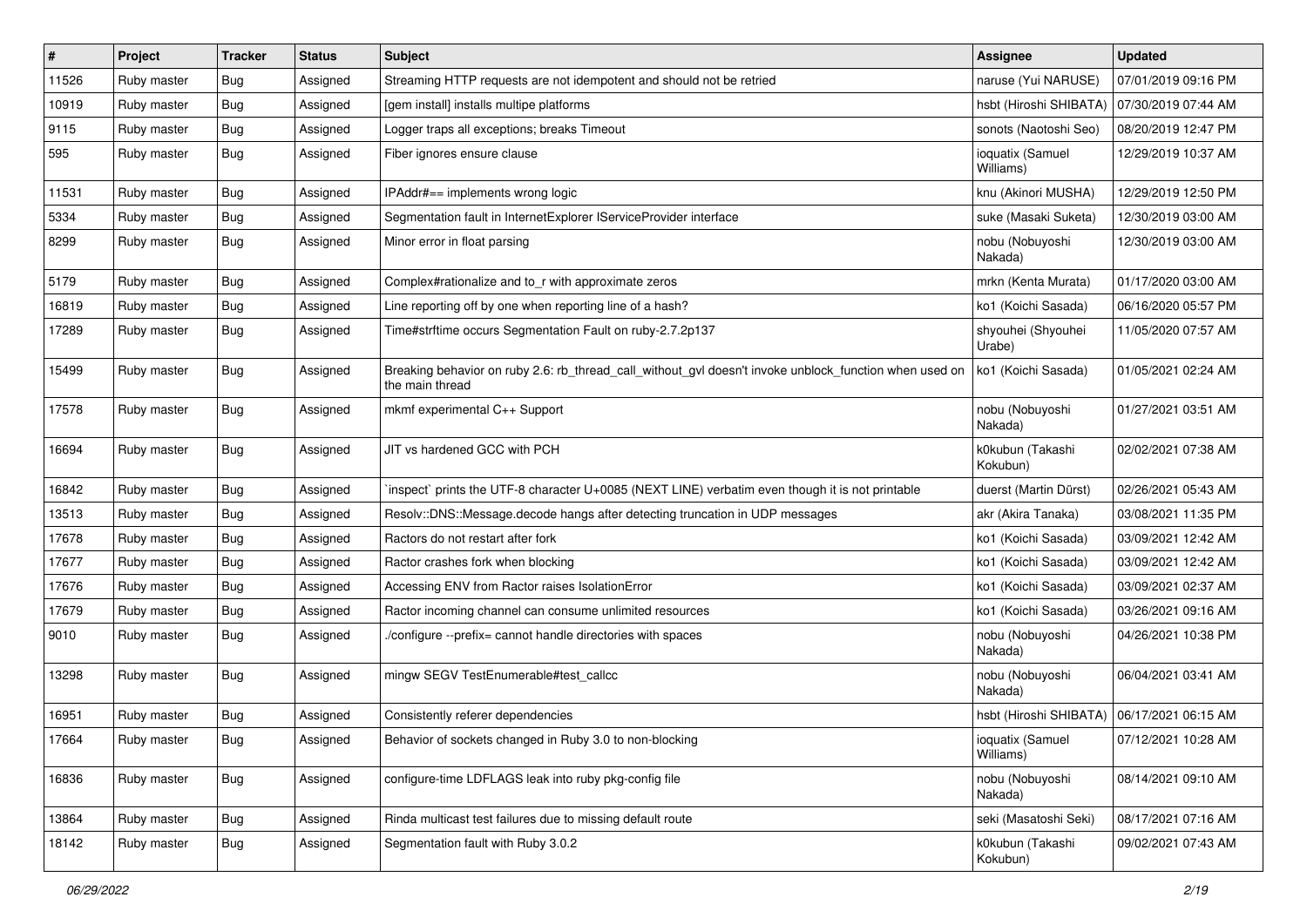| $\pmb{\#}$ | Project     | <b>Tracker</b> | <b>Status</b> | <b>Subject</b>                                                                                                                                                      | <b>Assignee</b>             | <b>Updated</b>      |
|------------|-------------|----------------|---------------|---------------------------------------------------------------------------------------------------------------------------------------------------------------------|-----------------------------|---------------------|
| 12436      | Ruby master | Bug            | Assigned      | newline argument of File.open seems not respected on Windows                                                                                                        | nobu (Nobuyoshi<br>Nakada)  | 10/25/2021 09:07 AM |
| 16497      | Ruby master | Bug            | Assigned      | StringIO#internal encoding is broken (more severely in 2.7)                                                                                                         | nobu (Nobuyoshi<br>Nakada)  | 10/26/2021 04:31 PM |
| 17478      | Ruby master | Bug            | Assigned      | Ruby3.0 is slower than Ruby2.7.2 when parsing a large CSV file                                                                                                      | kou (Kouhei Sutou)          | 11/24/2021 05:12 AM |
| 16776      | Ruby master | Bug            | Assigned      | Regression in coverage library                                                                                                                                      | ko1 (Koichi Sasada)         | 11/24/2021 07:26 AM |
| 18337      | Ruby master | Bug            | Assigned      | Ruby allows zero-width characters in identifiers                                                                                                                    | duerst (Martin Dürst)       | 11/24/2021 09:13 AM |
| 13671      | Ruby master | Bug            | Assigned      | Regexp with lookbehind and case-insensitivity raises RegexpError only on strings with certain characters                                                            | duerst (Martin Dürst)       | 11/30/2021 04:42 AM |
| 17516      | Ruby master | Bug            | Assigned      | forking in a ractor causes Ruby to crash                                                                                                                            | ko1 (Koichi Sasada)         | 11/30/2021 05:26 AM |
| 18034      | Ruby master | <b>Bug</b>     | Assigned      | Segmentation fault fiddle with `--enable-bundled-libffi` and macOS                                                                                                  | kou (Kouhei Sutou)          | 11/30/2021 07:39 AM |
| 18355      | Ruby master | Bug            | Assigned      | require("pathname") within rack application chnages behaviors of Pathname methods, such as<br>absolute?(), when there are two versions of 'pathname' gem installed. | hsbt (Hiroshi SHIBATA)      | 11/30/2021 08:01 AM |
| 14090      | Ruby master | Bug            | Assigned      | TestGc#test_interrupt_in_finalizer` fails very rarely                                                                                                               | ko1 (Koichi Sasada)         | 12/02/2021 07:24 PM |
| 17998      | Ruby master | Bug            | Assigned      | ractor: process hanging (with ractors initialized, but not being used)                                                                                              | ko1 (Koichi Sasada)         | 12/02/2021 08:17 PM |
| 18024      | Ruby master | <b>Bug</b>     | Assigned      | Ractor crashes when connections are closed in multiple Ractors                                                                                                      | ko1 (Koichi Sasada)         | 12/14/2021 04:41 PM |
| 18381      | Ruby master | Bug            | Assigned      | Default vs Bundled gems                                                                                                                                             | hsbt (Hiroshi SHIBATA)      | 12/15/2021 11:09 AM |
| 17826      | Ruby master | Bug            | Assigned      | Ractor#take hangs if used in multiple Threads                                                                                                                       | ko1 (Koichi Sasada)         | 12/15/2021 01:30 PM |
| 18572      | Ruby master | <b>Bug</b>     | Assigned      | Performance regression when invoking refined methods                                                                                                                | ko1 (Koichi Sasada)         | 02/10/2022 12:48 AM |
| 18169      | Ruby master | Bug            | Assigned      | Local copies of gemified libraries are being released out of sync with their gems                                                                                   | hsbt (Hiroshi SHIBATA)      | 02/25/2022 05:40 PM |
| 17196      | Ruby master | Bug            | Assigned      | Segmentation Fault with Socket#close in Ractors                                                                                                                     | ko1 (Koichi Sasada)         | 03/20/2022 01:52 PM |
| 18727      | Ruby master | Bug            | Assigned      | Make failed on x86_64-cygwin (LoadError)                                                                                                                            | peterzhu2118 (Peter<br>Zhu) | 04/16/2022 05:15 AM |
| 18677      | Ruby master | Bug            | Assigned      | BigDecimal#power (**) returns FloatDomainError when passing an infinite parameter                                                                                   | mrkn (Kenta Murata)         | 04/20/2022 02:04 AM |
| 18133      | Ruby master | Bug            | Assigned      | LTO: TestGCCompact#test ast compacts segfaults on i686                                                                                                              |                             | 04/23/2022 04:19 PM |
| 12442      | Ruby master | Bug            | Assigned      | TestArgf#test_textmode fails on cygwin                                                                                                                              | cruby-cygwin                | 05/19/2022 08:20 AM |
| 12444      | Ruby master | <b>Bug</b>     | Assigned      | Segmentation fault when running TestException#test_machine_stackoverflow on cygwin                                                                                  | cruby-cygwin                | 05/19/2022 08:20 AM |
| 12445      | Ruby master | Bug            | Assigned      | Testing TestlO#test_open_fifo_does_not_block_other_threads results in deadlock on cygwin                                                                            | cruby-cygwin                | 05/19/2022 08:20 AM |
| 12506      | Ruby master | Bug            | Assigned      | On cygwin, Feature #5994 does not work                                                                                                                              | cruby-cygwin                | 05/19/2022 08:20 AM |
| 13999      | Ruby master | Bug            | Assigned      | Cygwin DDD ripper_state_lex.rb DDDDDDD                                                                                                                              | cruby-cygwin                | 05/19/2022 08:20 AM |
| 17882      | Ruby master | <b>Bug</b>     | Assigned      | bootstraptest/test_ractor.rb:224 segfaults on Cygwin                                                                                                                | cruby-cygwin                | 05/19/2022 08:20 AM |
| 18790      | Ruby master | <b>Bug</b>     | Assigned      | cannot load such file -- digest (LoadError)                                                                                                                         | hsbt (Hiroshi SHIBATA)      | 06/06/2022 12:41 AM |
| 18464      | Ruby master | <b>Bug</b>     | Assigned      | RUBY_INTERNAL_EVENT_NEWOBJ tracepoint causes an interpreter crash when combined with<br>Ractors                                                                     | ko1 (Koichi Sasada)         | 06/08/2022 08:25 AM |
| 14607      | Ruby master | <b>Bug</b>     | Assigned      | Fix use of the rb_profile_frames start parameter                                                                                                                    | ko1 (Koichi Sasada)         | 06/09/2022 06:12 AM |
| 8445       | Ruby master | Bug            | Assigned      | IO.open and IO#set_enconding does not support :fallback option                                                                                                      | akr (Akira Tanaka)          | 06/14/2022 06:02 AM |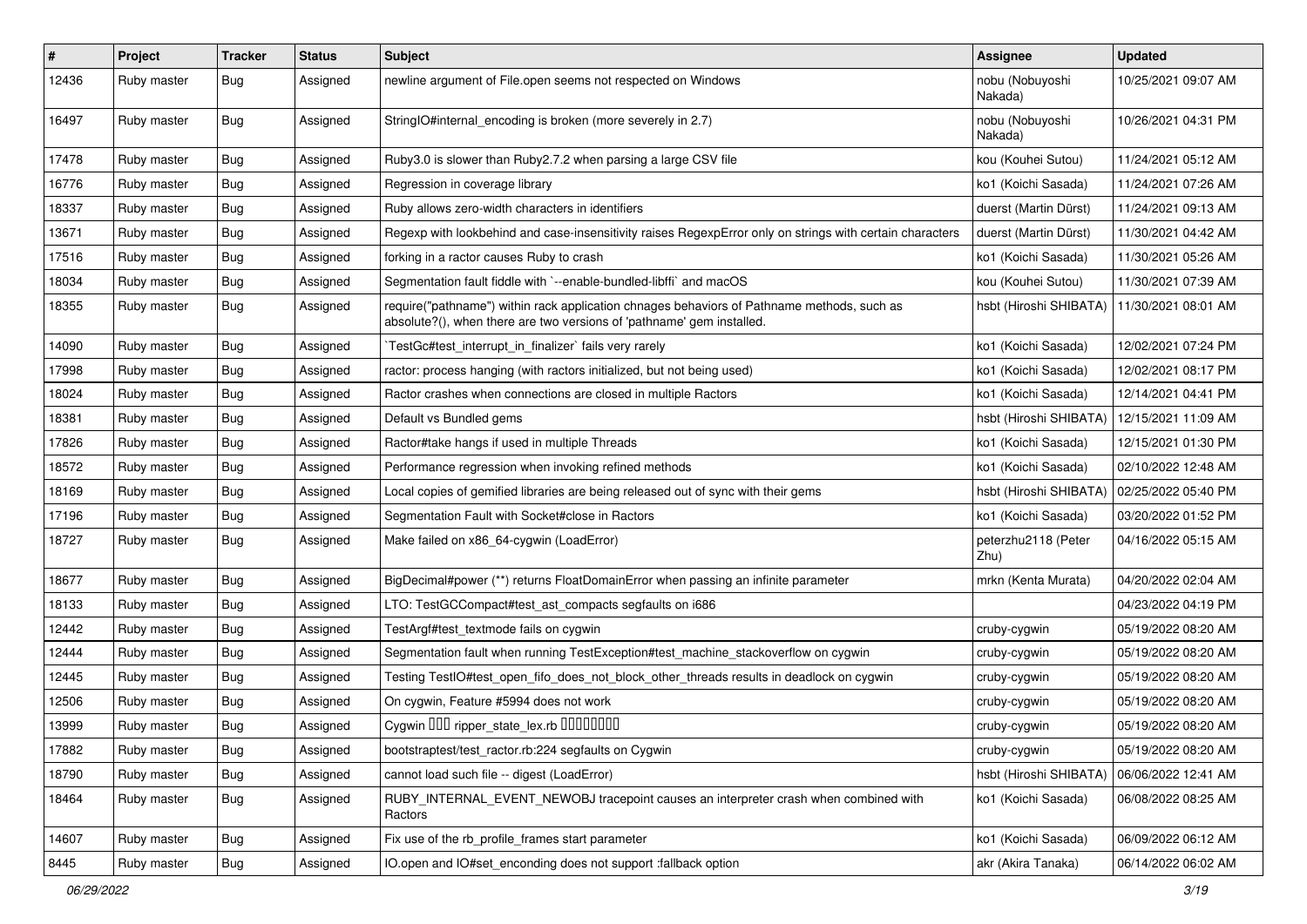| $\vert$ # | Project     | <b>Tracker</b> | <b>Status</b> | <b>Subject</b>                                                                                                    | Assignee                            | <b>Updated</b>      |
|-----------|-------------|----------------|---------------|-------------------------------------------------------------------------------------------------------------------|-------------------------------------|---------------------|
| 18808     | Ruby master | Bug            | Assigned      | Cannot compile ruby 3.1.2 on powerpc64le-linux without disabling the jit features                                 | k0kubun (Takashi<br>Kokubun)        | 06/20/2022 10:40 AM |
| 11142     | Ruby master | Bug            | Open          | Command line argument parser on windows handles double quotes inconsistently.                                     | usa (Usaku<br>NAKAMURA)             | 05/12/2015 04:09 PM |
| 10009     | Ruby master | Bug            | Open          | IO operation is 10x slower in multi-thread environment                                                            | ko1 (Koichi Sasada)                 | 05/21/2015 07:19 AM |
| 11177     | Ruby master | Bug            | Open          | <b>DATALEOFILILILILILI</b>                                                                                        |                                     | 05/25/2015 03:49 AM |
| 11183     | Ruby master | Bug            | Open          |                                                                                                                   |                                     | 05/26/2015 08:32 AM |
| 11438     | Ruby master | Bug            | Open          | native_thread_init_stack() get machine.stack_start unequal to thread's stack start address, x86 win32             | cruby-windows                       | 08/13/2015 07:31 AM |
| 11514     | Ruby master | Bug            | Open          | AIX6.1 - Ruby 2.2.3 - Segmentation fault in :byteslice                                                            |                                     | 09/18/2015 07:39 AM |
| 11582     | Ruby master | Bug            | Open          | On Solaris, Rational#** returns -Infinity for Rational(0) when passed a negative Float                            |                                     | 10/13/2015 03:12 AM |
| 12179     | Ruby master | <b>Bug</b>     | Open          | Build failure due to VPATH expansion                                                                              |                                     | 04/14/2016 01:55 AM |
| 12280     | Ruby master | Bug            | Open          | IO.copy_stream(IO, IO) fails with "pread() not implemented"                                                       |                                     | 04/28/2016 05:51 AM |
| 9760      | Ruby master | Bug            | Open          | mkmf does not allow for linking against custom libraries when a system library is present                         |                                     | 05/24/2016 08:11 AM |
| 12852     | Ruby master | Bug            | Open          | URI.parse can't handle non-ascii URIs                                                                             | akira (akira yamada)                | 12/12/2016 06:39 PM |
| 13151     | Ruby master | Bug            | Open          | File.writable? doesn't report correctly if a directory is writable on Windows.                                    |                                     | 01/23/2017 05:46 PM |
| 13164     | Ruby master | Bug            | Open          | A second `SystemStackError` exception results in `Segmentation fault (core dumped)`                               |                                     | 04/14/2017 01:05 PM |
| 13485     | Ruby master | Bug            | Open          | MinGW TestEnumerable#test_callcc SEGV info                                                                        |                                     | 04/19/2017 04:17 PM |
| 13500     | Ruby master | Bug            | Open          | MinGW TestArity#test_proc_err_mess stops testing                                                                  |                                     | 04/26/2017 03:27 PM |
| 13542     | Ruby master | Bug            | Open          | MinGW trunk Builds - Summary of Issues                                                                            |                                     | 05/19/2017 07:04 PM |
| 13644     | Ruby master | Bug            | Open          | Windows - Setting Time.now                                                                                        |                                     | 06/11/2017 03:43 AM |
| 14049     | Ruby master | <b>Bug</b>     | Open          | SEGV svn 60401 require_relative                                                                                   |                                     | 10/26/2017 05:25 PM |
| 14064     | Ruby master | Bug            | Open          | test-all with and without -j - incorrect assertions and missing test methods                                      |                                     | 11/03/2017 10:54 PM |
| 14083     | Ruby master | Bug            | Open          | Refinement in block calling incorrect method                                                                      |                                     | 11/05/2017 07:36 PM |
| 13571     | Ruby master | Bug            | Open          | Script arguments, encoding, windows / MinGW                                                                       |                                     | 11/12/2017 10:53 PM |
| 7742      | Ruby master | Bug            | Open          | System encoding (Windows-1258) is not recognized by Ruby to convert back to UTF-8                                 | duerst (Martin Dürst)               | 12/25/2017 06:15 PM |
| 7892      | Ruby master | Bug            | Open          | MIME encoding bug of NKF.nkf                                                                                      | naruse (Yui NARUSE)                 | 12/25/2017 06:15 PM |
| 9507      | Ruby master | Bug            | Open          | Ruby 2.1.0 is broken on ARMv5: tried to create Proc object without a block                                        | charliesome (Charlie<br>Somerville) | 01/05/2018 09:00 PM |
| 14422     | Ruby master | Bug            | Open          | Ruby configuration options should not be reused for gem builds                                                    |                                     | 03/05/2018 03:32 PM |
| 4173      | Ruby master | Bug            | Open          | TestProcess#test_wait_and_sigchild DDDDDDDD                                                                       |                                     | 03/15/2018 08:29 AM |
| 14681     | Ruby master | Bug            | Open          | syswrite': stream closed in another thread (IOError)                                                              |                                     | 04/22/2018 12:12 AM |
| 14761     | Ruby master | <b>Bug</b>     | Open          | TestThread#test_join_limits hangs up on Solaris 10 with gcc                                                       |                                     | 05/16/2018 05:23 AM |
| 14826     | Ruby master | Bug            | Open          | make: *** [.ext/include/sparc-solaris2.10/rb_mjit_min_header-2.6.0.h] Error 1 on Solaris 10 with very old<br>gcc3 |                                     | 06/05/2018 02:02 PM |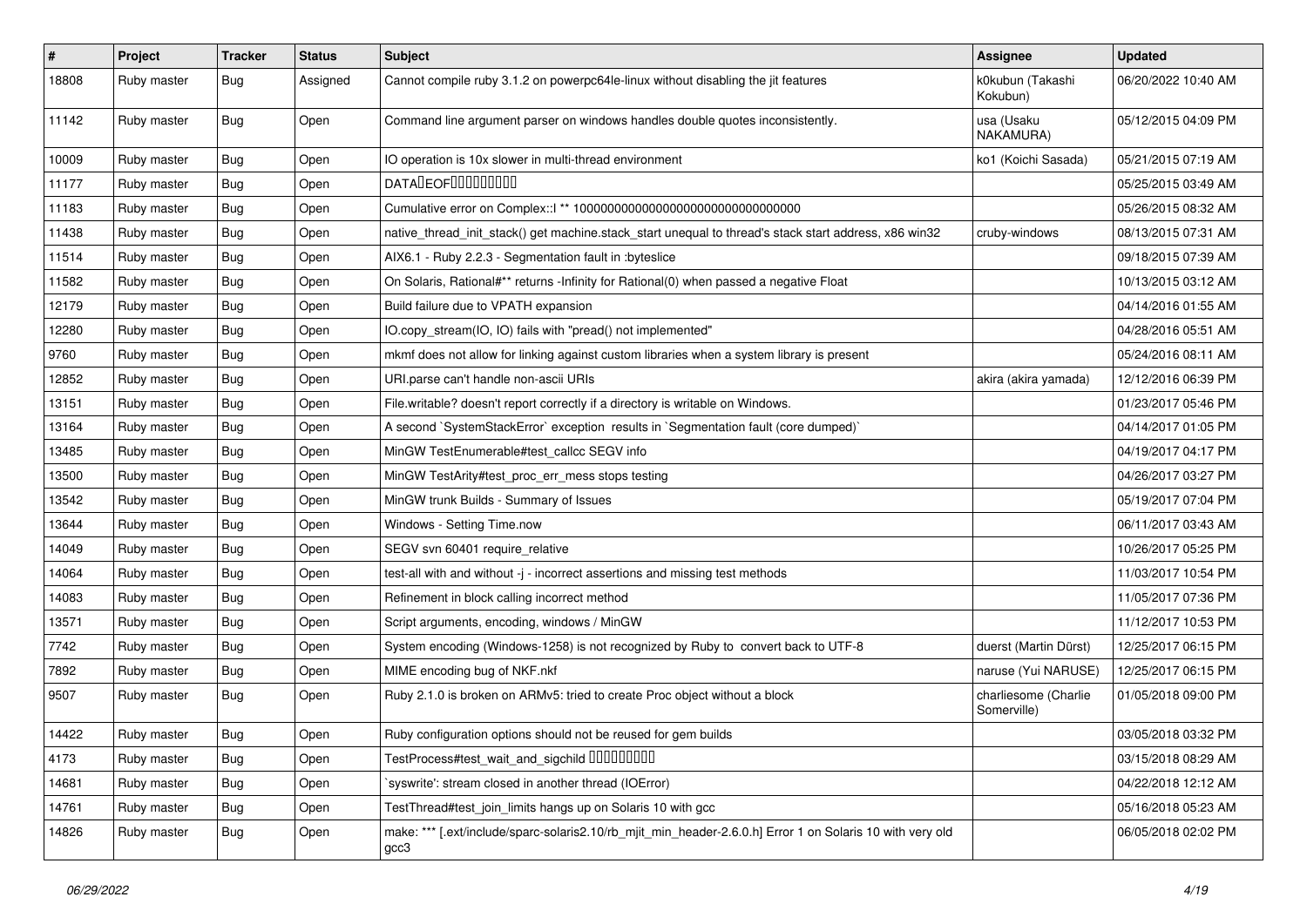| $\#$  | Project     | <b>Tracker</b> | <b>Status</b> | <b>Subject</b>                                                                                                                                        | Assignee                      | <b>Updated</b>      |
|-------|-------------|----------------|---------------|-------------------------------------------------------------------------------------------------------------------------------------------------------|-------------------------------|---------------------|
| 14838 | Ruby master | <b>Bug</b>     | Open          | RegexpError with double "s" in look-behind assertion in case-insensitive unicode regexp                                                               |                               | 06/09/2018 04:04 PM |
| 14906 | Ruby master | Bug            | Open          | MinGW failure - TestIO#test_copy_stream_no_busy_wait                                                                                                  |                               | 07/12/2018 03:52 AM |
| 14957 | Ruby master | Bug            | Open          | MinGW, gcc 8.2.0, bootstraptest test thread.rb - failure?                                                                                             |                               | 08/03/2018 02:46 PM |
| 14971 | Ruby master | Bug            | Open          | error: implicit declaration of function 'rb_vm_call0                                                                                                  | nobu (Nobuyoshi<br>Nakada)    | 09/06/2018 03:53 AM |
| 14364 | Ruby master | <b>Bug</b>     | Open          | Regexp last match variable in procs                                                                                                                   |                               | 09/14/2018 05:28 AM |
| 15072 | Ruby master | <b>Bug</b>     | Open          | thread.c:4356:5: error: implicit declaration of function 'ubf_list_atfork'                                                                            | normalperson (Eric<br>Wong)   | 09/20/2018 03:32 AM |
| 15247 | Ruby master | <b>Bug</b>     | Open          | Windows - TEMP folder, non 8.3 & drive, fails & errors in test-all (ruby & rdoc)                                                                      |                               | 10/23/2018 05:02 PM |
| 15263 | Ruby master | Bug            | Open          | [PATCH] vm_trace.c (postponed_job_register): only hit main thread                                                                                     | ko1 (Koichi Sasada)           | 10/27/2018 11:35 PM |
| 15310 | Ruby master | <b>Bug</b>     | Open          | [PATCH] thread_pthread.c: close race from UBF_TIMER and non-GVL-releasing thread                                                                      |                               | 11/20/2018 12:50 AM |
| 15315 | Ruby master | <b>Bug</b>     | Open          | ec switch can still lose interrupts                                                                                                                   | ko1 (Koichi Sasada)           | 11/20/2018 09:32 AM |
| 15367 | Ruby master | <b>Bug</b>     | Open          | IO.select is not resumed when io-object gets closed                                                                                                   |                               | 12/03/2018 10:22 AM |
| 15386 | Ruby master | <b>Bug</b>     | Open          | [PATCH] io.c (rb_io_check_char_readable): do not io_fflush buffered sockets                                                                           |                               | 12/06/2018 11:38 AM |
| 14640 | Ruby master | <b>Bug</b>     | Open          | [win32] File.realpath treats a relative path with a drive letter as an absolute path.                                                                 | cruby-windows                 | 12/10/2018 07:09 AM |
| 14474 | Ruby master | Bug            | Open          | skip "TestException#test thread signal location" as known bug                                                                                         |                               | 12/10/2018 07:09 AM |
| 15423 | Ruby master | <b>Bug</b>     | Open          | fork leapfrog leaks memory on FreeBSD 11.2                                                                                                            |                               | 12/16/2018 02:28 PM |
| 15599 | Ruby master | <b>Bug</b>     | Open          | Mixing autoload and require causes deadlock and incomplete definition.                                                                                |                               | 02/12/2019 01:40 PM |
| 15598 | Ruby master | <b>Bug</b>     | Open          | Deadlock on mutual reference of autoloaded constants                                                                                                  |                               | 03/20/2019 10:58 AM |
| 15438 | Ruby master | <b>Bug</b>     | Open          | Threads can't switch faster than TIME_QUANTUM_(NSEC USEC MSEC)                                                                                        |                               | 03/25/2019 08:53 PM |
| 15764 | Ruby master | <b>Bug</b>     | Open          | Whitespace and control characters should not be permitted in tokens                                                                                   | matz (Yukihiro<br>Matsumoto)  | 04/22/2019 07:48 AM |
| 11174 | Ruby master | <b>Bug</b>     | Open          | threads memory leak                                                                                                                                   | ko1 (Koichi Sasada)           | 06/17/2019 03:17 PM |
| 8444  | Ruby master | Bug            | Open          | Regexp vars \$~ and friends are not thread local                                                                                                      | ko1 (Koichi Sasada)           | 07/30/2019 07:38 AM |
| 10436 | Ruby master | <b>Bug</b>     | Open          | ruby -c and ripper inconsistency: m(&nil) {}                                                                                                          |                               | 08/27/2019 12:08 AM |
| 16145 | Ruby master | <b>Bug</b>     | Open          | regexp match error if mixing /i, character classes, and utf8                                                                                          |                               | 09/06/2019 05:52 AM |
| 16158 | Ruby master | Bug            | Open          | "st" Character Sequence In Regex Look-Behind Causes Illegal Pattern Error When Combined With<br>POSIX Bracket Expressions And Case Insensitivity Flag |                               | 09/17/2019 09:37 AM |
| 16185 | Ruby master | <b>Bug</b>     | Open          | basictest failure on AIX 6.1 for 64bit build                                                                                                          | kanemoto (Yutaka<br>Kanemoto) | 10/15/2019 12:05 AM |
| 16265 | Ruby master | Bug            | Open          | Test (spec) failure using current MSYS2 tools, related to -fstack-protector and possibly<br>D_FORTIFY_SOURCE=2                                        |                               | 12/03/2019 03:09 PM |
| 16288 | Ruby master | <b>Bug</b>     | Open          | Segmentation fault with finalizers, threads                                                                                                           |                               | 12/19/2019 07:46 PM |
| 14418 | Ruby master | <b>Bug</b>     | Open          | ruby 2.5 slow regexp execution                                                                                                                        |                               | 12/29/2019 10:34 AM |
| 12500 | Ruby master | <b>Bug</b>     | Open          | TestProcess#test_aspawn_too_long_path fails on mips with "argument too big"                                                                           |                               | 12/29/2019 10:38 AM |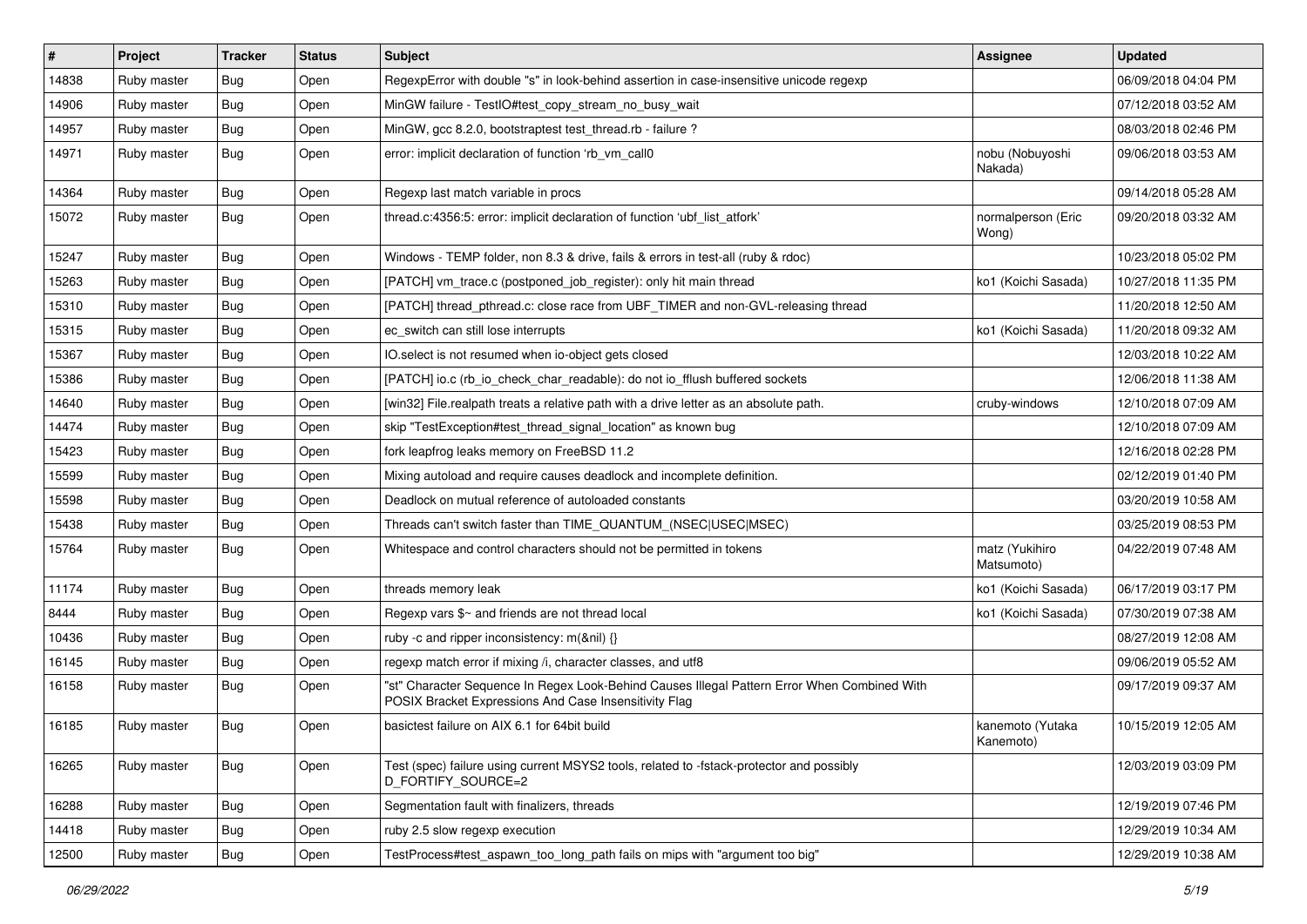| #     | Project     | <b>Tracker</b> | <b>Status</b> | <b>Subject</b>                                                           | Assignee                   | <b>Updated</b>      |
|-------|-------------|----------------|---------------|--------------------------------------------------------------------------|----------------------------|---------------------|
| 8185  | Ruby master | Bug            | Open          | Thread/fork issue                                                        |                            | 12/30/2019 03:00 AM |
| 9435  | Ruby master | Bug            | Open          | Kernel.system problem                                                    |                            | 12/30/2019 03:00 AM |
| 10128 | Ruby master | <b>Bug</b>     | Open          | Quoting problem for arguments of Kernel.system, Kernel.exec on Windows   | cruby-windows              | 12/30/2019 03:00 AM |
| 10580 | Ruby master | <b>Bug</b>     | Open          | TestProcess#test_deadlock_by_signal_at_forking fails on ARM              | akr (Akira Tanaka)         | 12/30/2019 03:00 AM |
| 16493 | Ruby master | Bug            | Open          | TestThreadQueue#test_thr_kill is flaky on AArch64                        |                            | 01/09/2020 09:39 AM |
| 14387 | Ruby master | <b>Bug</b>     | Open          | Ruby 2.5 <sup>D</sup> Alpine Linux 000000000000 SystemStackError 00000   |                            | 04/21/2020 03:13 PM |
| 16905 | Ruby master | Bug            | Open          | Ruby required to build Ruby on Haiku?                                    |                            | 05/24/2020 08:08 AM |
| 16927 | Ruby master | Bug            | Open          | String#tr won't return the expected result for some sign with diacritics |                            | 06/01/2020 05:24 AM |
| 7840  | Ruby master | <b>Bug</b>     | Open          | -Wdeclaration-after-statement is valid for C/ObjC but not for C++        | nobu (Nobuyoshi<br>Nakada) | 06/02/2020 04:41 PM |
| 16959 | Ruby master | <b>Bug</b>     | Open          | Weakmap has specs and third-party usage despite being a private API      |                            | 06/13/2020 08:54 PM |
| 16820 | Ruby master | <b>Bug</b>     | Open          | LEGAL is out of sync                                                     |                            | 08/19/2020 11:08 AM |
| 17037 | Ruby master | <b>Bug</b>     | Open          | rounding of Rational#to_f                                                |                            | 08/26/2020 03:54 AM |
| 16997 | Ruby master | <b>Bug</b>     | Open          | IO#gets converts some \r\n to \n with universal_newline: false           |                            | 08/26/2020 05:20 PM |
| 17180 | Ruby master | Bug            | Open          | Ractor and constant referencing                                          |                            | 09/20/2020 05:43 PM |
| 11808 | Ruby master | Bug            | Open          | Different behavior between Enumerable#grep and Array#grep                | ko1 (Koichi Sasada)        | 10/26/2020 04:36 AM |
| 17159 | Ruby master | <b>Bug</b>     | Open          | extend `define_method` for Ractor                                        |                            | 10/29/2020 04:06 PM |
| 17359 | Ruby master | Bug            | Open          | Ractor copy mode is not Ractor-safe                                      | ko1 (Koichi Sasada)        | 12/02/2020 05:42 PM |
| 17383 | Ruby master | <b>Bug</b>     | Open          | 3.0 recursion memory speed issues                                        |                            | 12/09/2020 05:41 PM |
| 17400 | Ruby master | <b>Bug</b>     | Open          | Incorrect character downcase for Greek Sigma                             | duerst (Martin Dürst)      | 12/17/2020 06:56 AM |
| 17337 | Ruby master | Bug            | Open          | Don't embed Ruby build-time configuration in Ruby                        |                            | 12/21/2020 04:17 PM |
| 17506 | Ruby master | <b>Bug</b>     | Open          | Ractor isolation broken by ThreadGroup                                   |                            | 01/03/2021 08:05 PM |
| 17373 | Ruby master | Bug            | Open          | Ruby 3.0 is slower at Discourse bench than Ruby 2.7                      |                            | 01/04/2021 06:47 AM |
| 17513 | Ruby master | <b>Bug</b>     | Open          | Methods of shareable objects and UnboundMethods should be shareable      | ko1 (Koichi Sasada)        | 01/06/2021 08:53 PM |
| 17420 | Ruby master | <b>Bug</b>     | Open          | Unsafe mutation of \$" when doing non-RubyGems require in Ractor         | ko1 (Koichi Sasada)        | 01/07/2021 01:23 PM |
| 17531 | Ruby master | Bug            | Open          | did_you_mean' not Ractor friendly                                        | ko1 (Koichi Sasada)        | 01/29/2021 08:48 AM |
| 17543 | Ruby master | <b>Bug</b>     | Open          | Ractor isolation broken by `self` in shareable proc                      | ko1 (Koichi Sasada)        | 01/29/2021 03:06 PM |
| 17646 | Ruby master | Bug            | Open          | Check for `__builtin_mul_overflow` with `long long` arguments            |                            | 02/19/2021 06:19 PM |
| 14480 | Ruby master | Bug            | Open          | miniruby crashing when compiled with -O2 or -O1 on aarch64               |                            | 02/23/2021 10:35 AM |
| 17667 | Ruby master | <b>Bug</b>     | Open          | Module#name needs synchronization                                        | ko1 (Koichi Sasada)        | 03/02/2021 07:31 AM |
| 16810 | Ruby master | <b>Bug</b>     | Open          | ruby segfaults on s390x with musl libc                                   |                            | 03/05/2021 01:38 AM |
| 17680 | Ruby master | <b>Bug</b>     | Open          | tab completion no longer works on irb3.0                                 |                            | 03/13/2021 08:06 AM |
| 17142 | Ruby master | <b>Bug</b>     | Open          | Ruby fails to build in AIX                                               |                            | 03/20/2021 07:08 AM |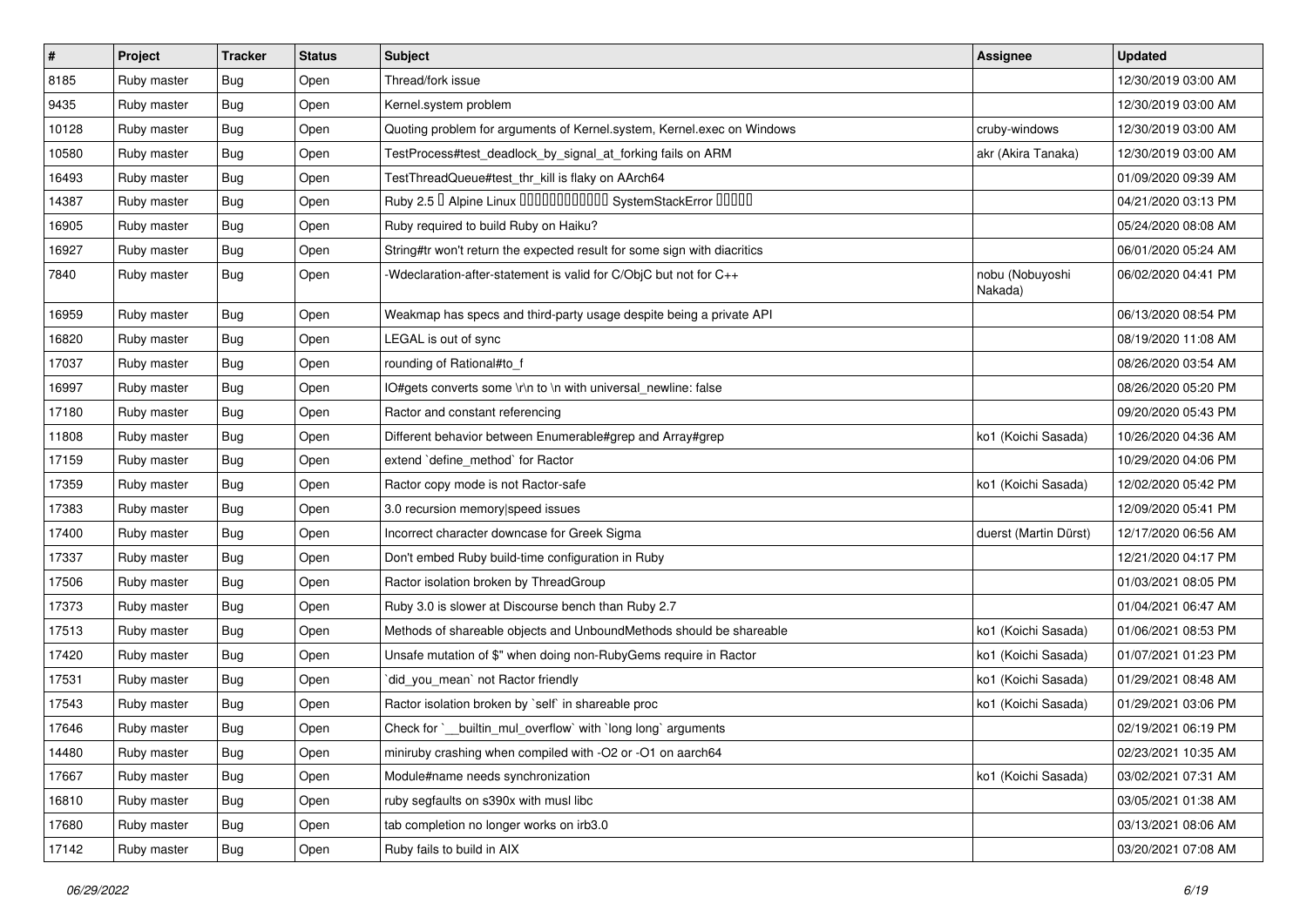| ∦     | <b>Project</b> | <b>Tracker</b> | <b>Status</b> | <b>Subject</b>                                                                                                             | <b>Assignee</b>               | <b>Updated</b>      |
|-------|----------------|----------------|---------------|----------------------------------------------------------------------------------------------------------------------------|-------------------------------|---------------------|
| 17354 | Ruby master    | <b>Bug</b>     | Open          | Module#const source location is misleading for constants awaiting autoload                                                 |                               | 03/26/2021 05:56 PM |
| 12689 | Ruby master    | Bug            | Open          | Thread isolation of $\gamma$ and $\gamma$                                                                                  |                               | 04/01/2021 08:51 PM |
| 11230 | Ruby master    | <b>Bug</b>     | Open          | Should rb struct s members() be public API?                                                                                |                               | 04/17/2021 05:06 PM |
| 17817 | Ruby master    | <b>Bug</b>     | Open          | --jit outputs ./tmp/_ruby_mjit_*.h: No such file or directory on with TMP                                                  |                               | 04/22/2021 11:57 AM |
| 17792 | Ruby master    | Bug            | Open          | make notes and make test fail with Ruby3.0.1p64 RaspberryPI 4B Ubuntu 20.10 ARM64                                          |                               | 05/23/2021 08:23 PM |
| 17926 | Ruby master    | Bug            | Open          | spec/ruby/core/file/atime_spec.rb: a random failing test on Travis ppc64le                                                 |                               | 06/02/2021 04:35 PM |
| 17925 | Ruby master    | Bug            | Open          | Pattern matching syntax using semicolon one-line                                                                           |                               | 06/04/2021 03:08 PM |
| 17989 | Ruby master    | <b>Bug</b>     | Open          | Case insensitive Regexps do not handle characters with overlapping case foldings                                           |                               | 06/15/2021 11:43 AM |
| 17990 | Ruby master    | Bug            | Open          | Inconsistent behavior of Regexp quantifiers over characters with complex case foldings                                     |                               | 06/15/2021 11:59 AM |
| 17999 | Ruby master    | Bug            | Open          | TestMethod#test zsuper intermittent timeout error on raspbian10-aarch64 CI                                                 |                               | 06/18/2021 01:33 AM |
| 14582 | Ruby master    | Bug            | Open          | Unable to use `method entry` and `method return` tracing probes since 2.5                                                  |                               | 06/18/2021 06:08 PM |
| 18009 | Ruby master    | Bug            | Open          | Regexps \w and \W with /i option and /u option produce inconsistent results under nested negation and<br>intersection      |                               | 06/28/2021 09:09 AM |
| 18010 | Ruby master    | Bug            | Open          | Character class with single character gets case-folded with following string                                               |                               | 06/28/2021 09:30 AM |
| 18012 | Ruby master    | <b>Bug</b>     | Open          | Case-insensitive character classes can only match multiple code points when top-level character class is<br>not negated    |                               | 06/29/2021 08:35 AM |
| 18013 | Ruby master    | Bug            | Open          | Unexpected results when mxiing negated character classes and case-folding                                                  |                               | 06/29/2021 12:05 PM |
| 17931 | Ruby master    | <b>Bug</b>     | Open          | Compile fails setup option nodynamic                                                                                       |                               | 07/07/2021 08:51 AM |
| 15993 | Ruby master    | <b>Bug</b>     | Open          | 'require' doesn't work if there are Cyrillic chars in the path to Ruby dir                                                 |                               | 07/09/2021 04:08 PM |
| 18002 | Ruby master    | <b>Bug</b>     | Open          | s390x: Tests failing without LC_ALL env                                                                                    | jaruga (Jun Aruga)            | 07/12/2021 04:30 PM |
| 18058 | Ruby master    | <b>Bug</b>     | Open          | 3.1.0-dev with MJIT enabled Zlib::BufError during `gem install`                                                            | k0kubun (Takashi<br>Kokubun)  | 08/02/2021 08:31 PM |
| 18080 | Ruby master    | <b>Bug</b>     | Open          | Syntax error on one-line pattern matching                                                                                  |                               | 08/18/2021 12:38 AM |
| 18036 | Ruby master    | <b>Bug</b>     | Open          | Pthread fibers become invalid on fork - different from normal fibers.                                                      | ioquatix (Samuel<br>Williams) | 08/19/2021 07:05 AM |
| 15428 | Ruby master    | Bug            | Open          | Refactor Proc#>> and #<<                                                                                                   |                               | 08/20/2021 06:31 PM |
| 18129 | Ruby master    | <b>Bug</b>     | Open          | Ractor-incompatible global variables can be accessed through alias                                                         |                               | 08/23/2021 10:08 PM |
| 17722 | Ruby master    | <b>Bug</b>     | Open          | define_method with shareable results in "defined in a different Ractor"                                                    |                               | 08/24/2021 12:03 PM |
| 16492 | Ruby master    | <b>Bug</b>     | Open          | TestBugReporter#test_bug_reporter_add test failures                                                                        | jaruga (Jun Aruga)            | 08/24/2021 01:12 PM |
| 18131 | Ruby master    | Bug            | Open          | addr2line.c: Some inlined functions mistakenly shown                                                                       |                               | 08/24/2021 07:59 PM |
| 18144 | Ruby master    | <b>Bug</b>     | Open          | Timeout not working while regular expression match is running                                                              |                               | 09/02/2021 07:08 AM |
| 18152 | Ruby master    | Bug            | Open          | Fix theoretical bug with signals + qsort                                                                                   |                               | 09/08/2021 03:38 PM |
| 17878 | Ruby master    | <b>Bug</b>     | Open          | bootstraptest/test_ractor.rb:224 a random failing test with "The outgoing-port is already closed<br>(Ractor::ClosedError)" |                               | 09/13/2021 01:10 PM |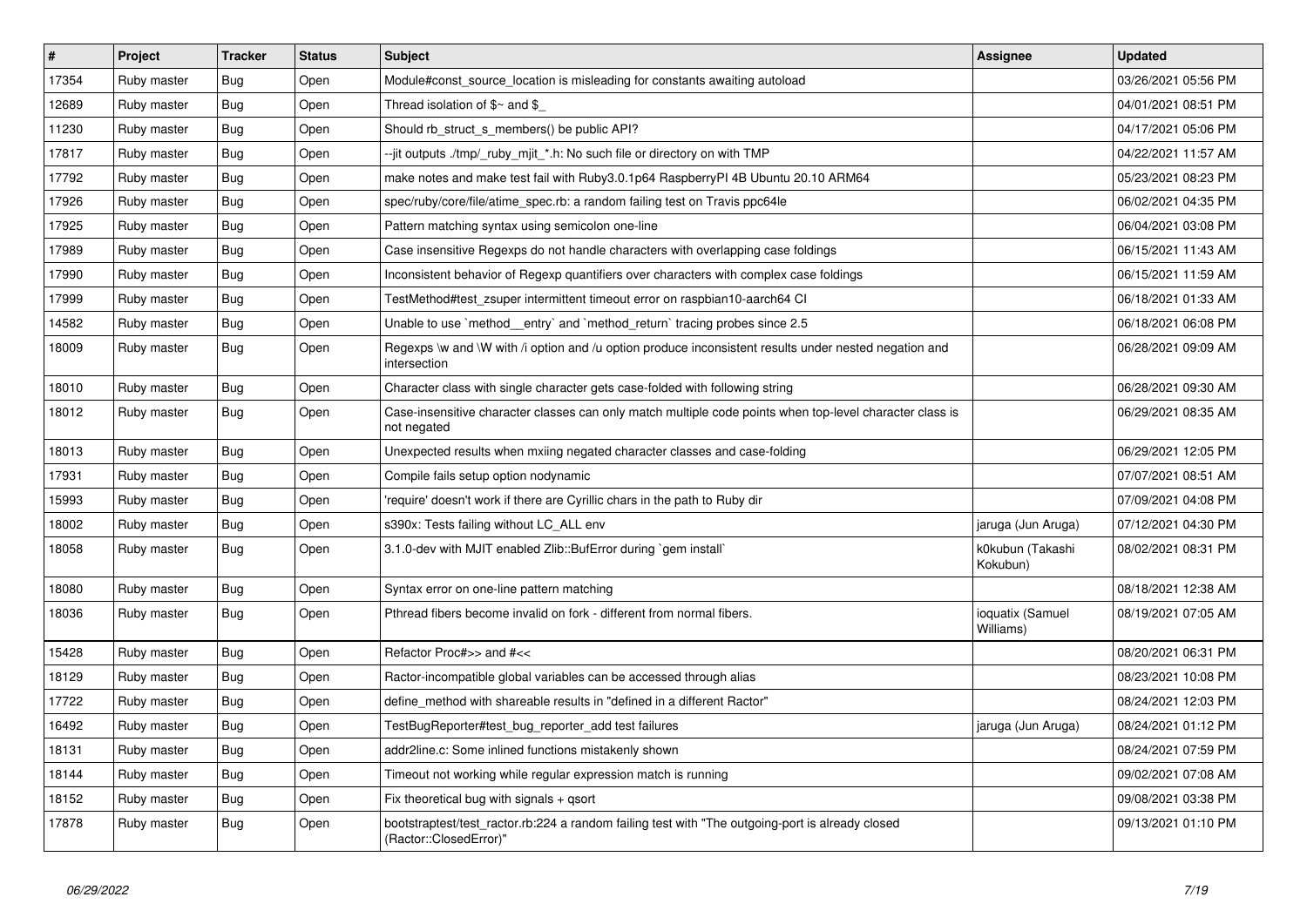| $\vert$ # | Project     | <b>Tracker</b> | <b>Status</b> | <b>Subject</b>                                                                                                                    | <b>Assignee</b>              | <b>Updated</b>      |
|-----------|-------------|----------------|---------------|-----------------------------------------------------------------------------------------------------------------------------------|------------------------------|---------------------|
| 17617     | Ruby master | Bug            | Open          | When a Ractor's incoming port is closed, Ractor.receive_if does not raise Ractor::ClosedError, but<br>instead blocks indefinitely | ko1 (Koichi Sasada)          | 09/14/2021 01:40 AM |
| 17624     | Ruby master | Bug            | Open          | Ractor.receive is not thread-safe                                                                                                 | ko1 (Koichi Sasada)          | 09/14/2021 01:40 AM |
| 18119     | Ruby master | <b>Bug</b>     | Open          | Ractor crashes when instantiating classes                                                                                         | ko1 (Koichi Sasada)          | 09/14/2021 01:42 AM |
| 18186     | Ruby master | Bug            | Open          | SEGV with system command - MinGW?                                                                                                 |                              | 09/22/2021 03:20 PM |
| 10416     | Ruby master | <b>Bug</b>     | Open          | Create mechanism for updating of Unicode data files downstreams when we want                                                      | nobu (Nobuyoshi<br>Nakada)   | 10/08/2021 06:40 AM |
| 17774     | Ruby master | <b>Bug</b>     | Open          | Quantified empty group causes regex to fail                                                                                       |                              | 10/13/2021 04:43 PM |
| 17146     | Ruby master | <b>Bug</b>     | Open          | Queue operations are allowed after it is frozen                                                                                   |                              | 10/20/2021 08:32 PM |
| 18258     | Ruby master | <b>Bug</b>     | Open          | Ractor.shareable? can be slow and mutates internal object flags.                                                                  | ko1 (Koichi Sasada)          | 10/21/2021 08:58 AM |
| 18255     | Ruby master | <b>Bug</b>     | Open          | ioctl zeroes the last buffer byte                                                                                                 |                              | 10/25/2021 08:13 AM |
| 18269     | Ruby master | <b>Bug</b>     | Open          | trace_opt_not and trace_opt_regexpmatch2 insns are indistinguishable                                                              |                              | 11/12/2021 07:44 AM |
| 18338     | Ruby master | <b>Bug</b>     | Open          | Encoding.default_external = Encoding::UTF_16BE may add a wrongly-encoded string to<br>\$LOADED_FEATURES                           |                              | 11/15/2021 07:32 AM |
| 18359     | Ruby master | <b>Bug</b>     | Open          | [Windows MinGW] warning Please include winsock2.h before windows.h                                                                |                              | 11/23/2021 05:07 PM |
| 18379     | Ruby master | <b>Bug</b>     | Open          | [CI] Windows mingw/ucrt - test-all timeout failures                                                                               |                              | 12/02/2021 02:23 AM |
| 18073     | Ruby master | <b>Bug</b>     | Open          | test/ruby/test_jit.rb: "error: invalid use of '__builtin_va_arg_pack ()" on Ruby 2.7.4 on gcc 4.8.5                               |                              | 12/03/2021 03:04 PM |
| 18393     | Ruby master | Bug            | Open          | TestReadline#test_interrupt_in_other_thread fails on armv7hl                                                                      |                              | 12/07/2021 02:03 PM |
| 16920     | Ruby master | <b>Bug</b>     | Open          | TestThread#test_signal_at_join fails on aarch64                                                                                   |                              | 12/07/2021 02:17 PM |
| 17799     | Ruby master | <b>Bug</b>     | Open          | Seg fault in rb_class_clear_method_cache                                                                                          |                              | 12/09/2021 05:39 AM |
| 18412     | Ruby master | Bug            | Open          | Segfault in test_ractor.rb                                                                                                        |                              | 12/17/2021 04:23 AM |
| 18413     | Ruby master | <b>Bug</b>     | Open          | Segfault in `ripper/lexer.rb`                                                                                                     |                              | 12/17/2021 04:49 PM |
| 18380     | Ruby master | <b>Bug</b>     | Open          | TestAddressResolve#test_socket_getnameinfo_domain_blocking test failures                                                          |                              | 12/21/2021 04:22 PM |
| 18456     | Ruby master | Bug            | Open          | rdoc non-determinism: module includes can be added once or twice to generated .ri                                                 |                              | 01/01/2022 11:16 PM |
| 18132     | Ruby master | <b>Bug</b>     | Open          | TODO: fix ccan/list thread safety                                                                                                 |                              | 01/02/2022 08:22 AM |
| 18457     | Ruby master | Bug            | Open          | ruby 2.7.5 fiddle/types.rb use uint32_t but fiddle/cparser.rb lacks uint32_t                                                      |                              | 01/03/2022 01:00 PM |
| 18454     | Ruby master | <b>Bug</b>     | Open          | YJIT slowing down key Discourse benchmarks                                                                                        |                              | 01/04/2022 08:45 AM |
| 18277     | Ruby master | <b>Bug</b>     | Open          | buffer error (Zlib::BufError) in Zlib::Deflate#deflate when using MJIT                                                            | k0kubun (Takashi<br>Kokubun) | 01/05/2022 03:04 PM |
| 18473     | Ruby master | <b>Bug</b>     | Open          | Raw data in Socket::Option#inspect on Amazon Linux 2                                                                              |                              | 01/11/2022 02:13 PM |
| 18472     | Ruby master | <b>Bug</b>     | Open          | rb_w32_map_errno is not found on Ruby-3.1.0                                                                                       |                              | 01/13/2022 09:59 AM |
| 18492     | Ruby master | <b>Bug</b>     | Open          | 'rb rescue2' inside 'rb protect' segfaults on Windows                                                                             |                              | 01/14/2022 03:17 PM |
| 18429     | Ruby master | <b>Bug</b>     | Open          | Configure ruby-3.0.3 on Solaris 10 Unknown keyword 'URL' in './ruby.tmp.pc'                                                       |                              | 01/18/2022 09:15 PM |
| 18506     | Ruby master | <b>Bug</b>     | Open          | make and make install rebuild items every time unnecessarily - sometimes causing races in parallel<br>installs                    |                              | 01/21/2022 01:46 PM |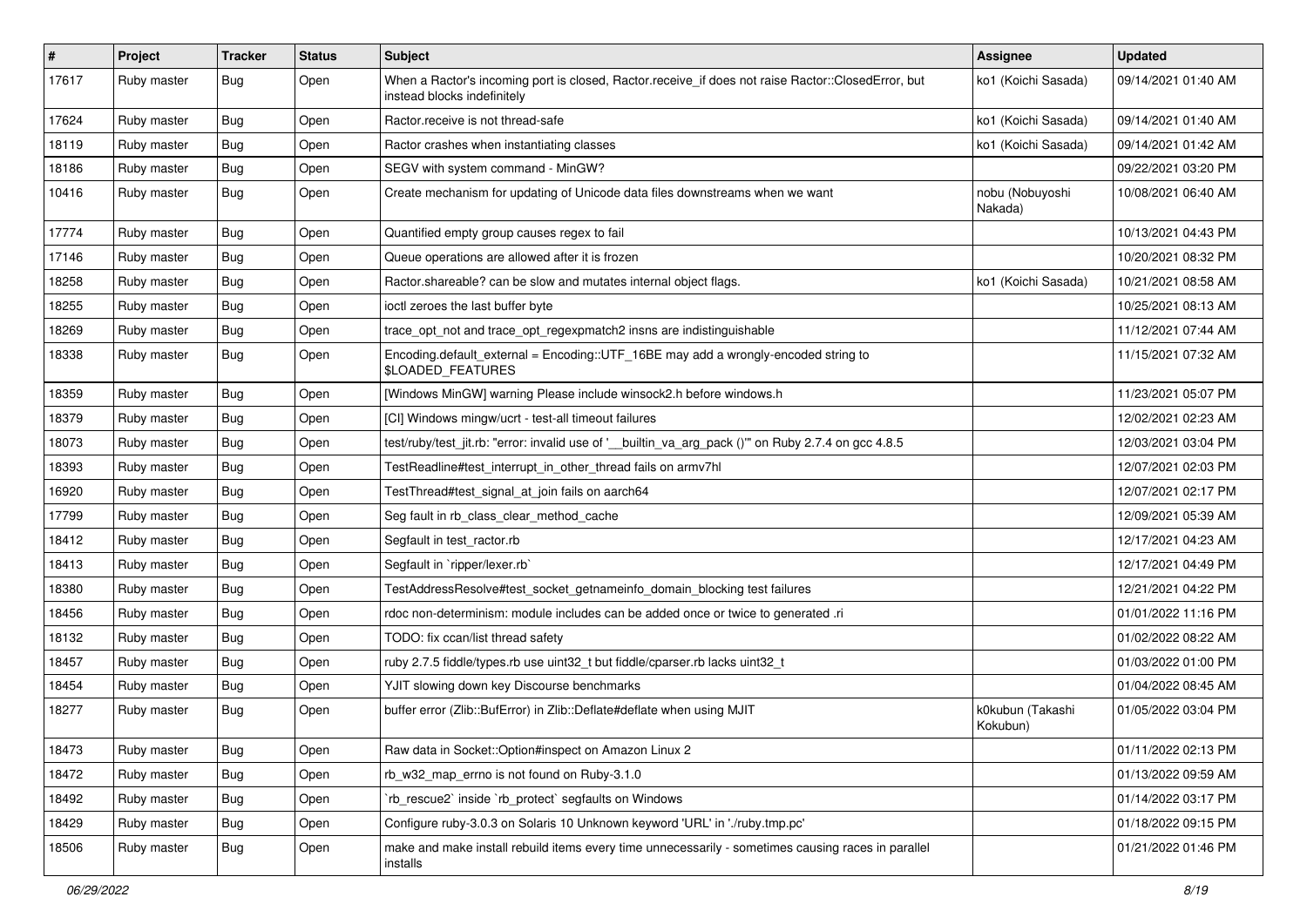| #     | Project     | <b>Tracker</b> | <b>Status</b> | <b>Subject</b>                                                                                                          | <b>Assignee</b>                              | <b>Updated</b>      |
|-------|-------------|----------------|---------------|-------------------------------------------------------------------------------------------------------------------------|----------------------------------------------|---------------------|
| 18510 | Ruby master | Bug            | Open          | Unexpected waiting for console when starting ruby on windows                                                            |                                              | 01/23/2022 02:53 PM |
| 18507 | Ruby master | <b>Bug</b>     | Open          | Incorrect target_os detection in configure script                                                                       |                                              | 01/25/2022 08:57 AM |
| 18518 | Ruby master | <b>Bug</b>     | Open          | NoMemoryError + [FATAL] failed to allocate memory for twice 1 << large                                                  |                                              | 01/28/2022 01:40 PM |
| 11064 | Ruby master | <b>Bug</b>     | Open          | #singleton_methods for objects with special singleton_class returns an empty array                                      |                                              | 01/31/2022 05:02 AM |
| 17263 | Ruby master | <b>Bug</b>     | Open          | Fiber context switch degrades with number of fibers, limit on number of fibers                                          |                                              | 01/31/2022 02:47 PM |
| 18257 | Ruby master | <b>Bug</b>     | Open          | rb mRubyVMFrozenCore is broken by GC run                                                                                |                                              | 02/10/2022 12:36 PM |
| 18601 | Ruby master | <b>Bug</b>     | Open          | Invalid byte sequences in Big5 encodings                                                                                | duerst (Martin Dürst)                        | 02/23/2022 07:59 AM |
| 18476 | Ruby master | <b>Bug</b>     | Open          | Call to require stuck forever after receiving EAGAIN on writev when running with zeus                                   |                                              | 02/28/2022 02:55 PM |
| 18616 | Ruby master | <b>Bug</b>     | Open          | Error with clang(1) on MacOS due to _declspec()                                                                         |                                              | 03/09/2022 10:50 AM |
| 18580 | Ruby master | Bug            | Open          | Range#include? inconsistency for beginless String ranges                                                                |                                              | 03/09/2022 10:22 PM |
| 18623 | Ruby master | <b>Bug</b>     | Open          | make runnable' does not work                                                                                            | nobu (Nobuyoshi<br>Nakada)                   | 03/16/2022 01:28 AM |
| 18614 | Ruby master | <b>Bug</b>     | Open          | Error (busy loop) in<br>TestGemCommandsSetupCommand#test_destdir_flag_does_not_try_to_write_to_the_default_gem_hom<br>e | hsbt (Hiroshi SHIBATA)                       | 03/17/2022 01:03 AM |
| 18651 | Ruby master | Bug            | Open          | oob access in CP51932 -> CP50220 transcoder                                                                             | akr (Akira Tanaka)                           | 03/23/2022 01:17 PM |
| 18553 | Ruby master | <b>Bug</b>     | Open          | Memory leak on compiling method call with kwargs                                                                        | ko1 (Koichi Sasada)                          | 03/23/2022 09:34 PM |
| 18661 | Ruby master | Bug            | Open          | Net::HTTP behavior changed between 2.6 and 3.1 on windows.                                                              |                                              | 03/25/2022 01:57 PM |
| 18666 | Ruby master | <b>Bug</b>     | Open          | No rule to make target 'yaml/yaml.h', needed by 'api.o'                                                                 | hsbt (Hiroshi SHIBATA)                       | 03/29/2022 11:17 AM |
| 18396 | Ruby master | <b>Bug</b>     | Open          | An unexpected "hash value omission" syntax error when without parentheses call expr follows                             |                                              | 03/29/2022 09:58 PM |
| 18247 | Ruby master | Bug            | Open          | weird results for `Array#slice` or `Array#[]` with argument of type `Enumerator::ArithmeticSequence`                    |                                              | 03/30/2022 11:05 PM |
| 18605 | Ruby master | <b>Bug</b>     | Open          | Fails to run on (newer) 32bit Windows with ucrt                                                                         |                                              | 04/01/2022 07:52 AM |
| 18674 | Ruby master | <b>Bug</b>     | Open          | Build failure `make up` with WSL2                                                                                       |                                              | 04/01/2022 08:51 AM |
| 18455 | Ruby master | <b>Bug</b>     | Open          | IO#close` has poor performance and difficult to understand semantics.                                                   |                                              | 04/04/2022 02:02 AM |
| 18686 | Ruby master | <b>Bug</b>     | Open          | Regexp supporting unexpected age properties in Ruby < 3.2                                                               |                                              | 04/08/2022 06:52 PM |
| 18733 | Ruby master | <b>Bug</b>     | Open          | Ruby GC problems cause performance issue with Ractor                                                                    |                                              | 04/15/2022 09:13 AM |
| 18738 | Ruby master | <b>Bug</b>     | Open          | IRB can't recognize heredoc after words                                                                                 |                                              | 04/18/2022 12:00 AM |
| 18743 | Ruby master | <b>Bug</b>     | Open          | Enumerator#next / peek re-use each others stacktraces                                                                   |                                              | 04/19/2022 02:42 PM |
| 18567 | Ruby master | Bug            | Open          | Depending on default gems in stdlib gems when not needed considered harmful                                             | hsbt (Hiroshi SHIBATA)   04/21/2022 04:45 PM |                     |
| 18622 | Ruby master | <b>Bug</b>     | Open          | const_get still looks in Object, while lexical constant lookup no longer does                                           |                                              | 04/22/2022 11:26 AM |
| 18737 | Ruby master | <b>Bug</b>     | Open          | Windows 'require' is case independent                                                                                   |                                              | 04/22/2022 06:18 PM |
| 18731 | Ruby master | <b>Bug</b>     | Open          | Parallel test-all sometimes does not run at all some tests                                                              |                                              | 04/23/2022 12:58 PM |
| 18740 | Ruby master | Bug            | Open          | Use of rightward assignment changes line number needed for line-targeted TracePoint                                     |                                              | 04/27/2022 09:56 AM |
| 18759 | Ruby master | Bug            | Open          | snapshot-ruby_2_7: test failure on macos-12                                                                             |                                              | 04/28/2022 12:18 AM |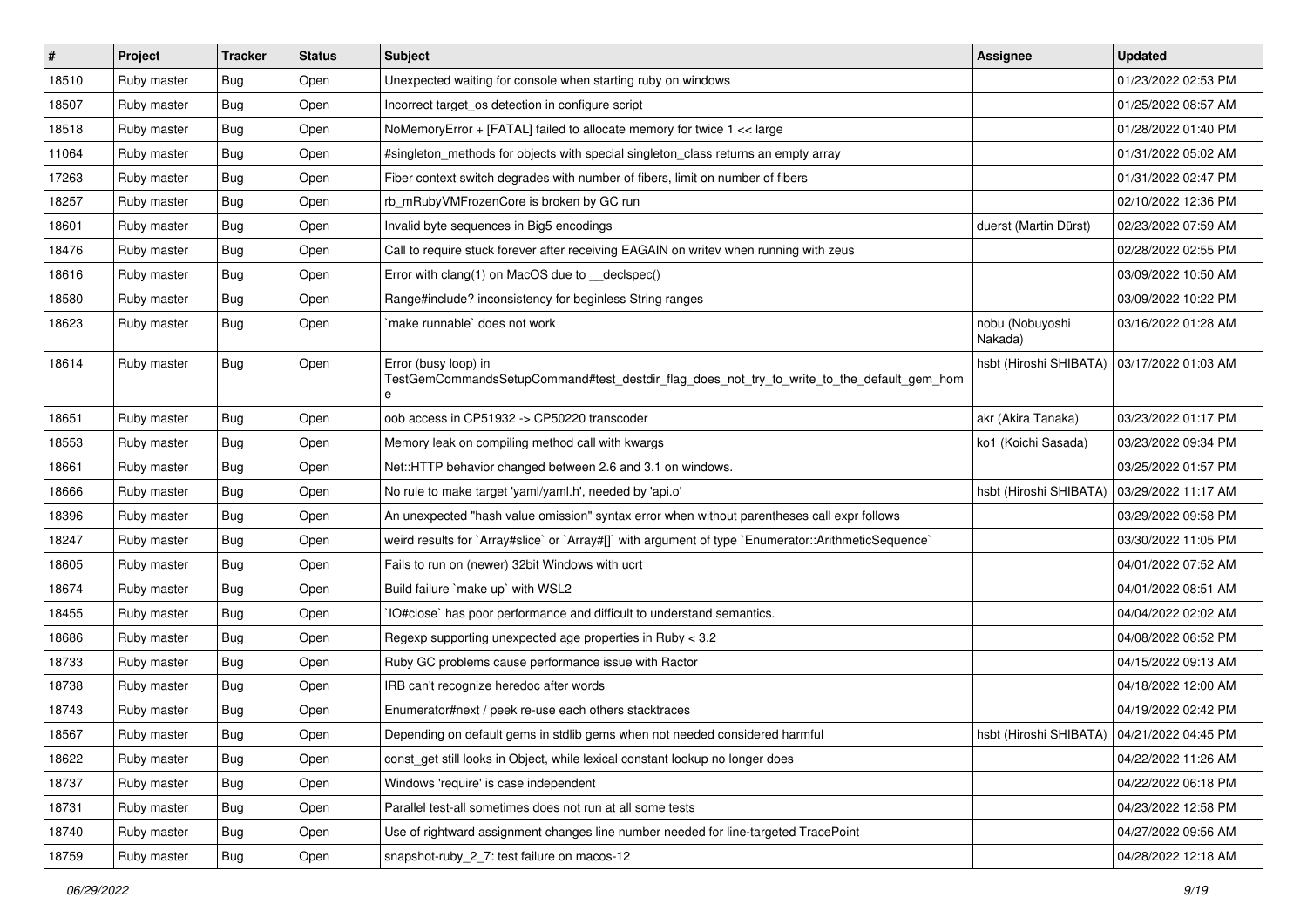| $\vert$ # | Project     | <b>Tracker</b> | <b>Status</b> | <b>Subject</b>                                                                                                    | Assignee                      | <b>Updated</b>      |
|-----------|-------------|----------------|---------------|-------------------------------------------------------------------------------------------------------------------|-------------------------------|---------------------|
| 18758     | Ruby master | Bug            | Open          | Ruby fails to build on M1 Mac when x86 Homebrew is installed                                                      |                               | 04/28/2022 03:19 PM |
| 18760     | Ruby master | Bug            | Open          | Ractors vs "skynet" microbenchmark                                                                                |                               | 05/02/2022 11:36 PM |
| 18764     | Ruby master | Bug            | Open          | Build Error when Using msys2-mingw64 and Ruby 3.2                                                                 |                               | 05/10/2022 06:48 AM |
| 18763     | Ruby master | <b>Bug</b>     | Open          | The configure option "--with-openssl-dir" has lower precedence than pkg-config                                    |                               | 05/11/2022 11:39 AM |
| 18784     | Ruby master | Bug            | Open          | FileUtils.rm_f` and `FileUtils.rm_rf` should not mask exceptions                                                  |                               | 05/16/2022 09:04 AM |
| 18789     | Ruby master | Bug            | Open          | make test-bundled-gems failed after make install                                                                  |                               | 05/18/2022 01:01 AM |
| 18751     | Ruby master | Bug            | Open          | Regression on master for Method#== when comparing public with private method                                      |                               | 05/18/2022 01:27 AM |
| 18782     | Ruby master | Bug            | Open          | Race conditions in autoload when loading the same feature with multiple threads.                                  |                               | 05/18/2022 09:22 PM |
| 18783     | Ruby master | <b>Bug</b>     | Open          | OptionParser should recognize "-" as an optional argument                                                         |                               | 05/19/2022 12:15 AM |
| 9409      | Ruby master | <b>Bug</b>     | Open          | Cygwin I "filesystem" I encoding IIIIIIIIIIIII                                                                    | cruby-cygwin                  | 05/19/2022 08:20 AM |
| 11840     | Ruby master | Bug            | Open          | Error with "make check" on Cygwin                                                                                 | cruby-cygwin                  | 05/19/2022 08:20 AM |
| 15097     | Ruby master | Bug            | Open          | Gem install fails on Ruby 2.5.1 with Cygwin (get_dns_server_list undefined)                                       | cruby-cygwin                  | 05/19/2022 08:20 AM |
| 15334     | Ruby master | Bug            | Open          | child_info_fork::abort: address space needed by 'emoji_iso2022_kddi.so' on cygwin                                 | cruby-cygwin                  | 05/19/2022 08:20 AM |
| 17996     | Ruby master | <b>Bug</b>     | Open          | Cygwin: thread + pipe behavior since Ruby 2.6                                                                     | cruby-cygwin                  | 05/19/2022 08:20 AM |
| 18794     | Ruby master | Bug            | Open          | Windows ucrt - intermittent SEGV TestObjSpace#test_reachable_objects_during_iteration                             |                               | 05/20/2022 05:19 PM |
| 16829     | Ruby master | Bug            | Open          | Exceptions raised from within an enumerated method lose part of their stacktrace                                  |                               | 05/20/2022 07:25 PM |
| 18797     | Ruby master | Bug            | Open          | Third argument to Regexp.new is a bit broken                                                                      |                               | 05/23/2022 10:11 AM |
| 18799     | Ruby master | Bug            | Open          | Refinement#import_methods vs attr_reader                                                                          |                               | 05/25/2022 06:50 AM |
| 18804     | Ruby master | Bug            | Open          | Invalid line number for putnil instruction                                                                        |                               | 05/25/2022 09:22 AM |
| 18805     | Ruby master | Bug            | Open          | IO::Buffer is inconsistent when returning a string from an empty buffer                                           |                               | 05/25/2022 12:45 PM |
| 18678     | Ruby master | <b>Bug</b>     | Open          | Crash on Mac - vm_call0_cfunc_with_frame                                                                          |                               | 05/26/2022 05:40 PM |
| 18286     | Ruby master | <b>Bug</b>     | Open          | Universal arm64/x86_84 binary built on an x86_64 machine segfaults/is killed on arm64                             |                               | 05/26/2022 09:45 PM |
| 18444     | Ruby master | Bug            | Open          | Trapped TSTP causes a locking deadlock in 3.0.3 onward                                                            |                               | 05/26/2022 10:29 PM |
| 18608     | Ruby master | Bug            | Open          | 'require': cannot load such file -- ripper (LoadError) after 'make distclean'                                     |                               | 05/27/2022 04:10 AM |
| 18810     | Ruby master | <b>Bug</b>     | Open          | Make `Kernel#p` interruptable.                                                                                    | ioquatix (Samuel<br>Williams) | 05/30/2022 12:44 AM |
| 18658     | Ruby master | Bug            | Open          | Need openssl 3 support for Ubuntu 22.04 (Ruby 2.7.x and 3.0.x)                                                    | rhenium (Kazuki<br>Yamaguchi) | 05/30/2022 08:06 PM |
| 18770     | Ruby master | <b>Bug</b>     | Open          | Inconsistent behavior of IO/StringIO's each methods when called with nil as a separator, limit and chomp:<br>true |                               | 06/06/2022 05:38 PM |
| 18818     | Ruby master | <b>Bug</b>     | Open          | SEGV (Fiber scheduler?)                                                                                           | ioquatix (Samuel<br>Williams) | 06/06/2022 06:31 PM |
| 18795     | Ruby master | <b>Bug</b>     | Open          | Verbose GC debug output with -DRGENGC_DEBUG=5 causes a crash                                                      |                               | 06/08/2022 08:24 AM |
| 18796     | Ruby master | <b>Bug</b>     | Open          | GC compaction gets stuck on Mac OS when a debugger is attached                                                    |                               | 06/08/2022 08:25 AM |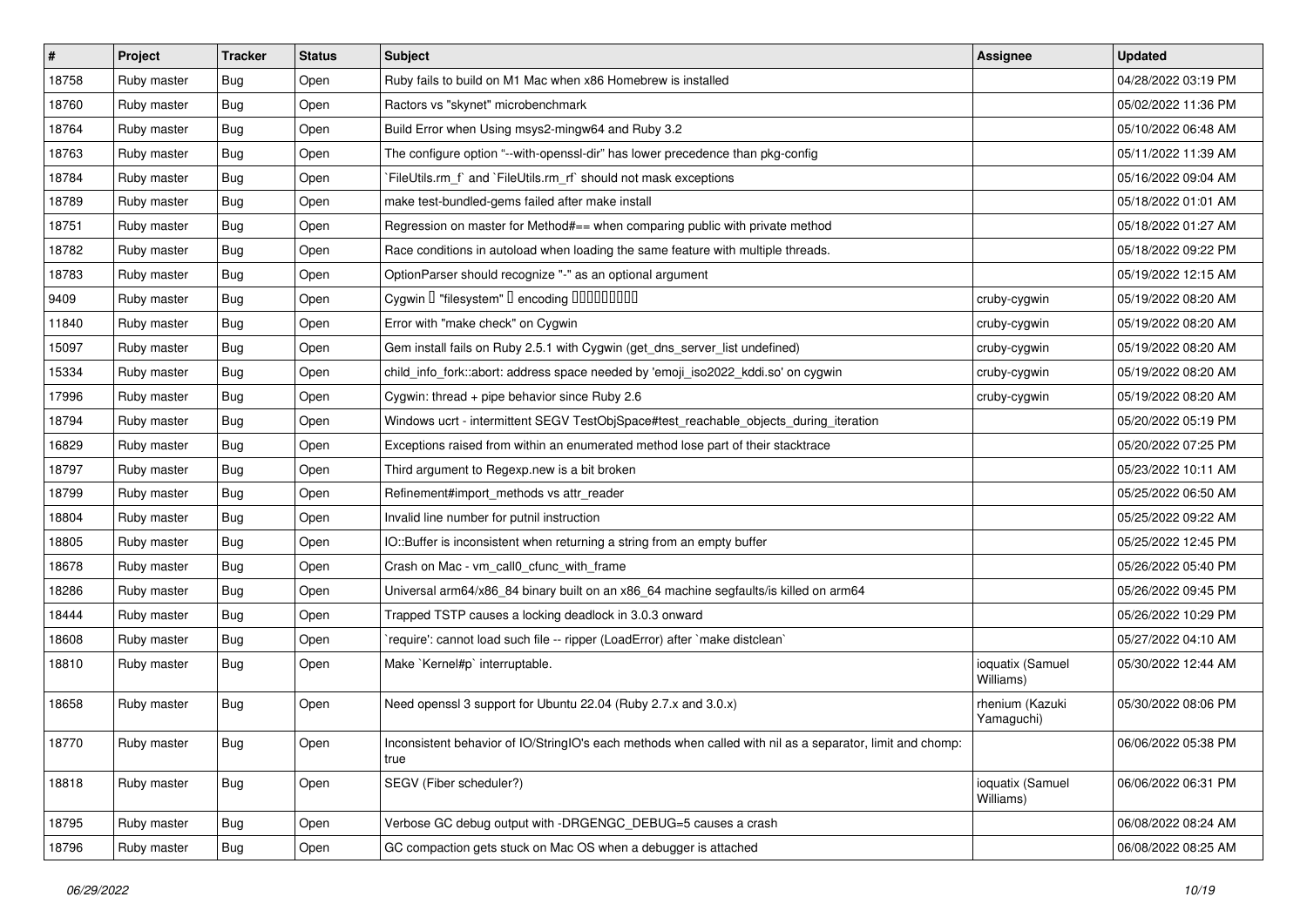| #     | Project     | <b>Tracker</b> | <b>Status</b> | <b>Subject</b>                                                                                                          | <b>Assignee</b>                       | <b>Updated</b>      |
|-------|-------------|----------------|---------------|-------------------------------------------------------------------------------------------------------------------------|---------------------------------------|---------------------|
| 18657 | Ruby master | <b>Bug</b>     | Open          | IRB raises exception when stdout is a pipe                                                                              |                                       | 06/08/2022 03:34 PM |
| 18435 | Ruby master | <b>Bug</b>     | Open          | Calling `protected` on ancestor method changes result of `instance_methods(false)`                                      |                                       | 06/09/2022 10:23 AM |
| 18768 | Ruby master | <b>Bug</b>     | Open          | Inconsistent behavior of IO, StringIO and String each_line methods when return paragraph and chomp:<br>true passed      |                                       | 06/10/2022 03:46 PM |
| 17995 | Ruby master | Bug            | Open          | Slow down when mjit and Ractor are being used at same time                                                              | k0kubun (Takashi<br>Kokubun)          | 06/11/2022 04:02 AM |
| 18816 | Ruby master | <b>Bug</b>     | Open          | Ractor segfaulting MacOS 12.4 (aarch64 / M1 processor)                                                                  |                                       | 06/13/2022 01:46 PM |
| 18780 | Ruby master | Bug            | Open          | Incorrect binding receiver for C API rb_eval_string()                                                                   |                                       | 06/15/2022 12:14 AM |
| 18281 | Ruby master | <b>Bug</b>     | Open          | Ruby 3.1.0: gem uninstall -alx fails to uninstall debug                                                                 |                                       | 06/16/2022 01:08 AM |
| 18826 | Ruby master | Bug            | Open          | Symbol#to_proc inconsistent, sometimes calls private methods                                                            |                                       | 06/16/2022 07:27 AM |
| 18837 | Ruby master | <b>Bug</b>     | Open          | Not possible to evaluate expression with numbered parameters in it                                                      |                                       | 06/17/2022 12:48 PM |
| 18767 | Ruby master | <b>Bug</b>     | Open          | IO.foreach hangs up when passes limit=0                                                                                 |                                       | 06/18/2022 02:56 AM |
| 18842 | Ruby master | Bug            | Open          | Ruby's Resolv library does not handle correctly the `NODATA` case                                                       |                                       | 06/19/2022 05:39 PM |
| 18061 | Ruby master | Bug            | Open          | Execshield test: libruby.so.N.N.N: FAIL: property-note test because no .note.gnu.property section found                 |                                       | 06/22/2022 07:58 AM |
| 18877 | Ruby master | Bug            | Open          | parse.y: escaped space inconsistently allowed after assignment                                                          |                                       | 06/26/2022 12:57 PM |
| 18880 | Ruby master | Bug            | Open          | IO#sysread on Windows does not validate arguments                                                                       |                                       | 06/26/2022 04:26 PM |
| 18878 | Ruby master | <b>Bug</b>     | Open          | parse.y: Foo::Bar {} is inconsistently rejected                                                                         |                                       | 06/28/2022 03:38 AM |
| 18883 | Ruby master | Bug            | Open          | parse.y: trailing comma cannot coexist with star                                                                        |                                       | 06/28/2022 07:25 AM |
| 18886 | Ruby master | <b>Bug</b>     | Open          | Struct aref and aset don't trigger any tracepoints.                                                                     | ko1 (Koichi Sasada)                   | 06/29/2022 06:05 AM |
| 8083  | Ruby master | Feature        | Assigned      | Exit status is limited to one-byte values which is invalid for Windows                                                  | cruby-windows                         | 03/14/2013 08:26 PM |
| 7518  | Ruby master | Feature        | Assigned      | Fiddle::Pointer#to_str and Fiddle::Pointer#to_int should be removed                                                     | tenderlovemaking<br>(Aaron Patterson) | 08/15/2013 04:56 AM |
| 8959  | Ruby master | Feature        | Assigned      | Allow top level prepend                                                                                                 | nobu (Nobuyoshi<br>Nakada)            | 10/16/2013 03:22 AM |
| 9755  | Ruby master | Feature        | Assigned      | Thread::Backtrace::Location#defined_class                                                                               | ko1 (Koichi Sasada)                   | 04/18/2014 09:22 AM |
| 9768  | Ruby master | Feature        | Assigned      | Method that is visible only within a certain module/class                                                               | matz (Yukihiro<br>Matsumoto)          | 04/25/2014 06:43 AM |
| 9816  | Ruby master | Feature        | Assigned      | 00000000000000000000                                                                                                    | matz (Yukihiro<br>Matsumoto)          | 10/28/2014 08:29 AM |
| 10481 | Ruby master | Feature        | Assigned      | Add "if" and "unless" clauses to rescue statements                                                                      | matz (Yukihiro<br>Matsumoto)          | 01/18/2015 02:46 PM |
| 11028 | Ruby master | Feature        | Assigned      | standalone running single file ( zipped archives of ruby code) running **without installation** using "gem<br>install " | matz (Yukihiro<br>Matsumoto)          | 04/04/2015 01:44 AM |
| 10782 | Ruby master | Feature        | Assigned      | Patch: Add constants for BigDecimal for ZERO, ONE, TEN                                                                  | mrkn (Kenta Murata)                   | 05/21/2015 08:13 AM |
| 10459 | Ruby master | Feature        | Assigned      | [PATCH] rfc3339 method for Time                                                                                         | akr (Akira Tanaka)                    | 05/21/2015 08:14 AM |
| 9830  | Ruby master | Feature        | Assigned      | Support for GOST private/public keys                                                                                    |                                       | 09/13/2015 03:10 AM |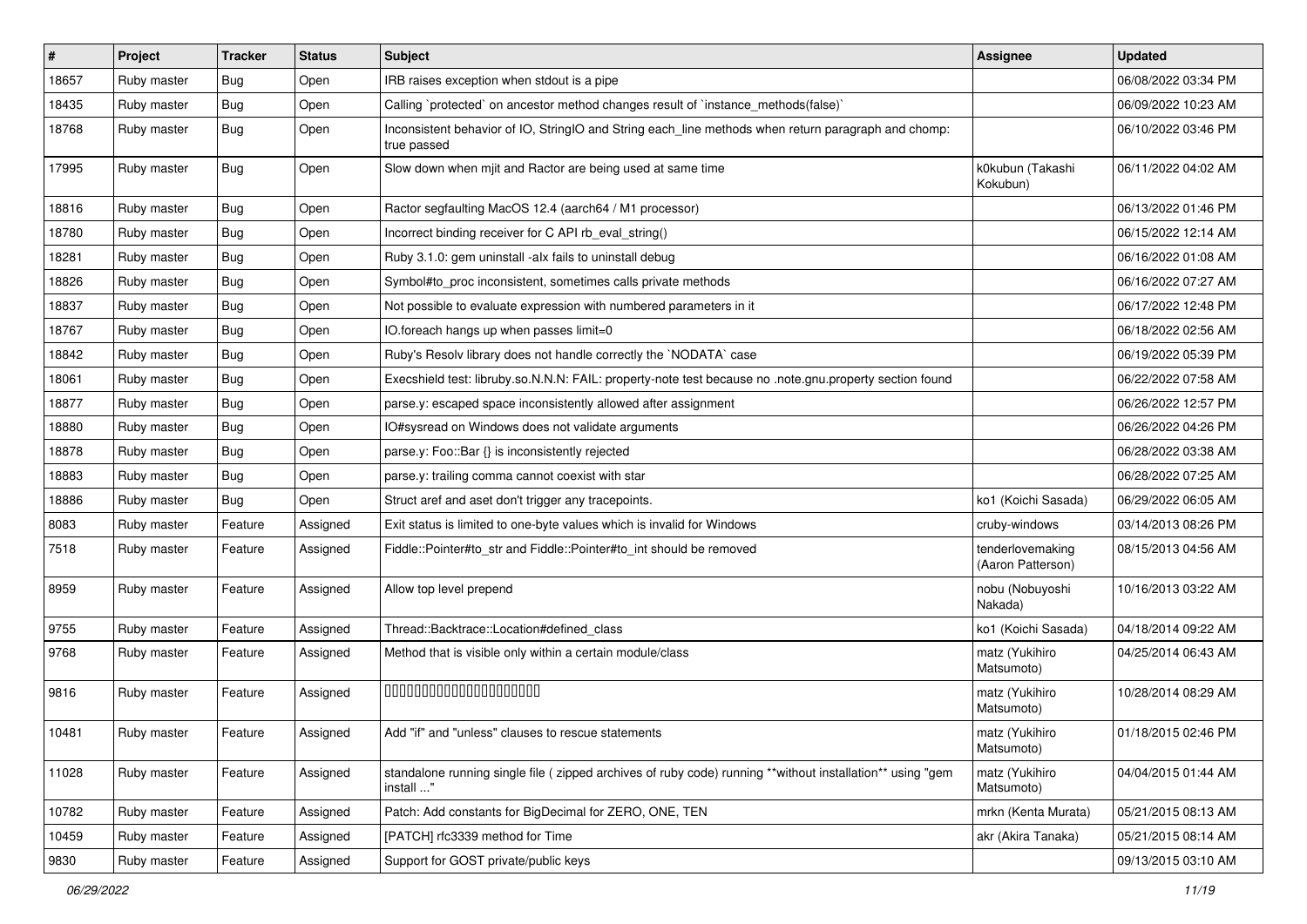| $\#$  | Project     | <b>Tracker</b> | <b>Status</b> | <b>Subject</b>                                                                                | <b>Assignee</b>                     | <b>Updated</b>      |
|-------|-------------|----------------|---------------|-----------------------------------------------------------------------------------------------|-------------------------------------|---------------------|
| 6047  | Ruby master | Feature        | Assigned      | read_all: Grow buffer exponentially in generic case                                           |                                     | 09/13/2015 03:19 AM |
| 6133  | Ruby master | Feature        | Assigned      | SSLSocket <sup>[</sup> shutdown <sup>[11]</sup>                                               |                                     | 09/13/2015 03:22 AM |
| 6769  | Ruby master | Feature        | Assigned      | rbinstall.rb: install both src and batch files separetely                                     | nobu (Nobuyoshi<br>Nakada)          | 10/30/2015 12:38 PM |
| 8839  | Ruby master | Feature        | Assigned      | Class and module should return the class or module that was opened                            | matz (Yukihiro<br>Matsumoto)        | 12/28/2015 08:36 AM |
| 7314  | Ruby master | Feature        | Assigned      | Convert Proc to Lambda doesn't work in MRI                                                    | matz (Yukihiro<br>Matsumoto)        | 05/21/2016 09:15 AM |
| 12281 | Ruby master | Feature        | Assigned      | Allow lexically scoped use of refinements with `using {}` block syntax                        | shugo (Shugo Maeda)                 | 06/13/2016 07:44 AM |
| 6265  | Ruby master | Feature        | Assigned      | Remove 'useless' 'concatenation' syntax                                                       | naruse (Yui NARUSE)                 | 08/10/2016 02:36 AM |
| 12497 | Ruby master | Feature        | Assigned      | GMP version of divmod may be slower                                                           | akr (Akira Tanaka)                  | 08/10/2016 03:11 AM |
| 6842  | Ruby master | Feature        | Assigned      | Add Optional Arguments to String#strip                                                        | matz (Yukihiro<br>Matsumoto)        | 08/24/2016 05:50 AM |
| 12653 | Ruby master | Feature        | Assigned      | Use wide WinAPI for rb_w32_getcwd                                                             | usa (Usaku<br>NAKAMURA)             | 09/12/2016 06:35 AM |
| 12848 | Ruby master | Feature        | Assigned      | Crazy idea: Allow regex definition for methods (Do not take it seriously please)              |                                     | 10/18/2016 12:17 AM |
| 12676 | Ruby master | Feature        | Assigned      | Significant performance increase, and code conciseness, for prime_division method in prime.rb | marcandre<br>(Marc-Andre Lafortune) | 11/18/2016 03:46 PM |
| 8960  | Ruby master | Feature        | Assigned      | Add Exception#backtrace locations                                                             | ko1 (Koichi Sasada)                 | 11/25/2016 02:15 PM |
| 12813 | Ruby master | Feature        | Assigned      | Calling chunk_while, slice_after, slice_before, slice_when with no block                      | matz (Yukihiro<br>Matsumoto)        | 12/06/2016 12:58 PM |
| 13047 | Ruby master | Feature        | Assigned      | Use String literal instead of `String#+` for multiline pretty-printing of multiline strings   | akr (Akira Tanaka)                  | 02/22/2017 07:09 AM |
| 13388 | Ruby master | Feature        | Assigned      | gc.c: Add GC.get_parameters and .set_parameters                                               | ko1 (Koichi Sasada)                 | 03/30/2017 10:52 AM |
| 13252 | Ruby master | Feature        | Assigned      | C API for creating strings without copying                                                    | ko1 (Koichi Sasada)                 | 04/17/2017 07:22 AM |
| 13577 | Ruby master | Feature        | Assigned      | Digest file accidentally receives File object but uses file path                              | nobu (Nobuyoshi<br>Nakada)          | 05/20/2017 06:50 PM |
| 13721 | Ruby master | Feature        | Assigned      | [PATCH] net/imap: dedupe attr keys in Net::IMAP::FetchData                                    | normalperson (Eric<br>Wong)         | 07/27/2017 09:51 AM |
| 13516 | Ruby master | Feature        | Assigned      | Improve the text of the circular require warning                                              | nobu (Nobuyoshi<br>Nakada)          | 08/31/2017 05:49 AM |
| 13221 | Ruby master | Feature        | Assigned      | [PATCH] gems/bundled_gems: add "curses" RubyGem                                               | naruse (Yui NARUSE)                 | 09/25/2017 06:32 PM |
| 13610 | Ruby master | Feature        | Assigned      | IPAddr doesn't provide helpful methods to get the subnet or IP address                        | knu (Akinori MUSHA)                 | 10/20/2017 01:13 AM |
| 11955 | Ruby master | Feature        | Assigned      | Expose Object that Receives logs in Logger                                                    | sonots (Naotoshi Seo)               | 11/09/2017 11:35 AM |
| 14066 | Ruby master | Feature        | Assigned      | Add CAA DNS RR on Resolv                                                                      | akr (Akira Tanaka)                  | 11/10/2017 06:50 AM |
| 2324  | Ruby master | Feature        | Assigned      | Dir instance methods for relative path                                                        | nobu (Nobuyoshi<br>Nakada)          | 12/25/2017 05:58 PM |
| 3608  | Ruby master | Feature        | Assigned      | Enhancing Pathname#each_child to be lazy                                                      | akr (Akira Tanaka)                  | 12/25/2017 06:14 PM |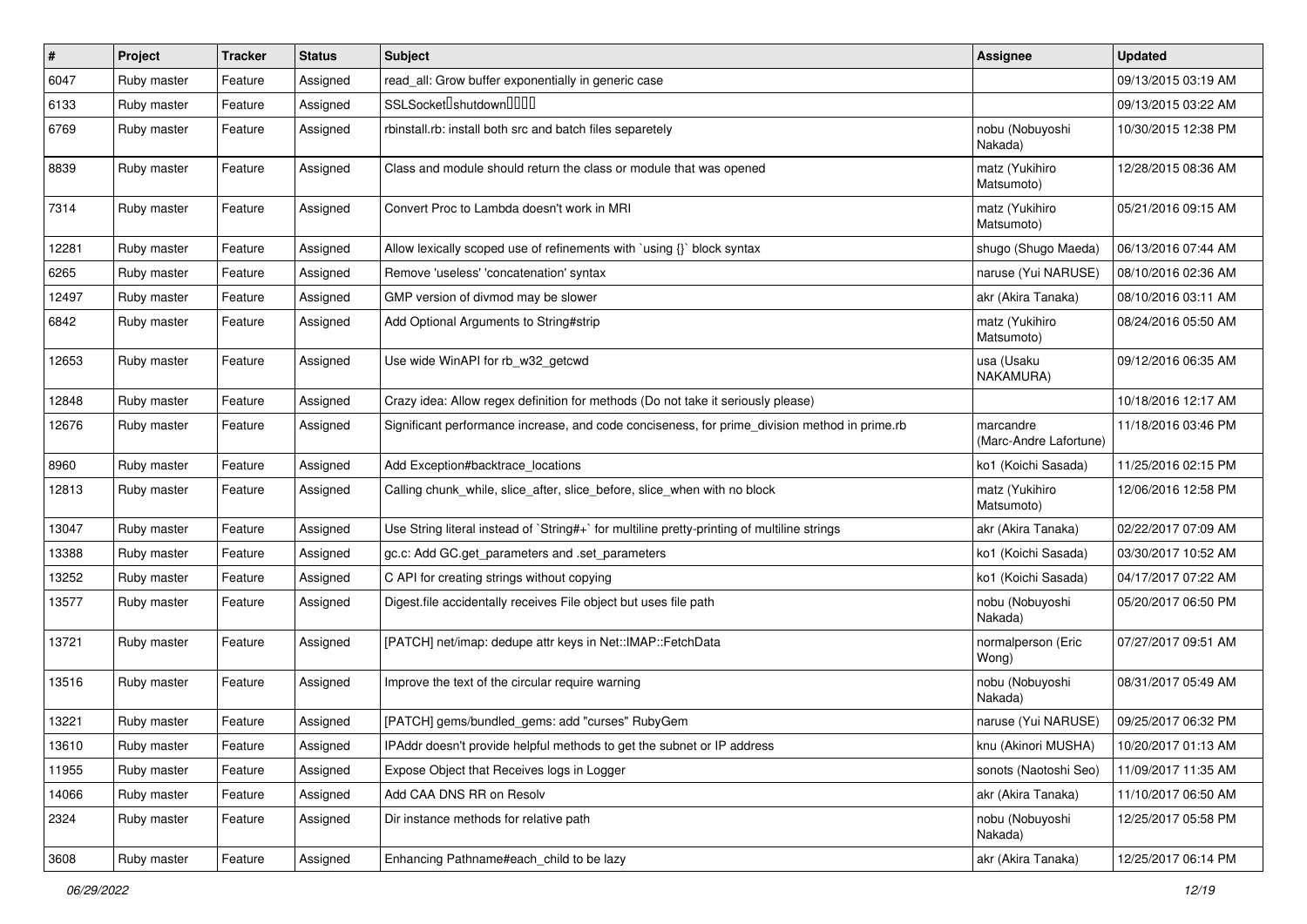| $\#$ | Project     | <b>Tracker</b> | <b>Status</b> | Subject                                                            | Assignee                     | <b>Updated</b>      |
|------|-------------|----------------|---------------|--------------------------------------------------------------------|------------------------------|---------------------|
| 3731 | Ruby master | Feature        | Assigned      | Easier Embedding API for Ruby                                      | ko1 (Koichi Sasada)          | 12/25/2017 06:14 PM |
| 3953 | Ruby master | Feature        | Assigned      | TCPSocket / UDPSocket do not accept IPAddr objects.                | knu (Akinori MUSHA)          | 12/25/2017 06:14 PM |
| 4247 | Ruby master | Feature        | Assigned      | New features for Array#sample, Array#choice                        | mame (Yusuke Endoh)          | 12/25/2017 06:14 PM |
| 4464 | Ruby master | Feature        | Assigned      | [PATCH] add Fcntl::Flock object for easier use of POSIX file locks | kosaki (Motohiro<br>KOSAKI)  | 12/25/2017 06:14 PM |
| 4514 | Ruby master | Feature        | Assigned      | #deep_clone and #deep_dup for Objects                              | matz (Yukihiro<br>Matsumoto) | 12/25/2017 06:14 PM |
| 4521 | Ruby master | Feature        | Assigned      | NoMethodError#message may take very long to execute                | matz (Yukihiro<br>Matsumoto) | 12/25/2017 06:14 PM |
| 4592 | Ruby master | Feature        | Assigned      | Tempfile0000000                                                    | matz (Yukihiro<br>Matsumoto) | 12/25/2017 06:14 PM |
| 4818 | Ruby master | Feature        | Assigned      | Add method marshalable?                                            | matz (Yukihiro<br>Matsumoto) | 12/25/2017 06:15 PM |
| 4924 | Ruby master | Feature        | Assigned      | mkmf have_header fails with C++ headers                            | nobu (Nobuyoshi<br>Nakada)   | 12/25/2017 06:15 PM |
| 5064 | Ruby master | Feature        | Assigned      | HTTP user-agent class                                              | matz (Yukihiro<br>Matsumoto) | 12/25/2017 06:15 PM |
| 5133 | Ruby master | Feature        | Assigned      | Array#unzip as an alias of Array#transpose                         | mrkn (Kenta Murata)          | 12/25/2017 06:15 PM |
| 5310 | Ruby master | Feature        | Assigned      | Integral objects                                                   | mrkn (Kenta Murata)          | 12/25/2017 06:15 PM |
| 5389 | Ruby master | Feature        | Assigned      | New method Enumerator#iterate                                      | matz (Yukihiro<br>Matsumoto) | 12/25/2017 06:15 PM |
| 5434 | Ruby master | Feature        | Assigned      | Allow per-class whitelisting of methods safe to expose through DRb | seki (Masatoshi Seki)        | 12/25/2017 06:15 PM |
| 5445 | Ruby master | Feature        | Assigned      | Need RUBYOPT -r before ARGV -r                                     | matz (Yukihiro<br>Matsumoto) | 12/25/2017 06:15 PM |
| 5461 | Ruby master | Feature        | Assigned      | Add pipelining to Net::HTTP                                        | naruse (Yui NARUSE)          | 12/25/2017 06:15 PM |
| 5558 | Ruby master | Feature        | Assigned      | String#% strange arity errors                                      | matz (Yukihiro<br>Matsumoto) | 12/25/2017 06:15 PM |
| 5582 | Ruby master | Feature        | Assigned      | Allow clone of singleton methods on a BasicObject                  | matz (Yukihiro<br>Matsumoto) | 12/25/2017 06:15 PM |
| 5643 | Ruby master | Feature        | Assigned      | require/load options and binding option                            | matz (Yukihiro<br>Matsumoto) | 12/25/2017 06:15 PM |
| 5654 | Ruby master | Feature        | Assigned      | Introduce global lock to avoid concurrent require                  | nahi (Hiroshi<br>Nakamura)   | 12/25/2017 06:15 PM |
| 5741 | Ruby master | Feature        | Assigned      | Secure Erasure of Passwords                                        | matz (Yukihiro<br>Matsumoto) | 12/25/2017 06:15 PM |
| 5749 | Ruby master | Feature        | Assigned      | new method String#match_all needed                                 | matz (Yukihiro<br>Matsumoto) | 12/25/2017 06:15 PM |
| 5970 | Ruby master | Feature        | Assigned      | Add Enumerable#join with same semantics as Array#join              | matz (Yukihiro<br>Matsumoto) | 12/25/2017 06:15 PM |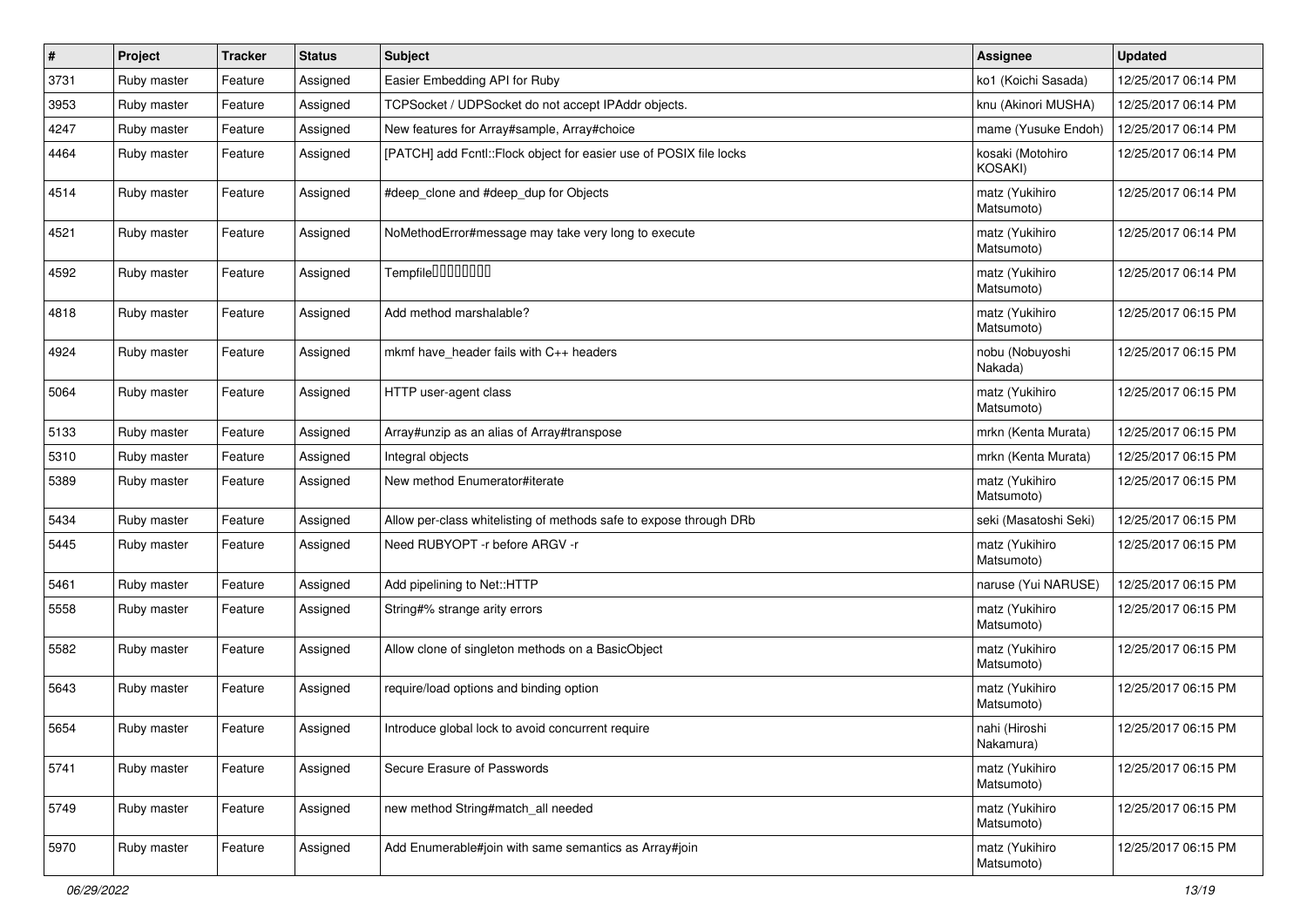| #    | Project     | <b>Tracker</b> | <b>Status</b> | <b>Subject</b>                                                                             | Assignee                     | <b>Updated</b>      |
|------|-------------|----------------|---------------|--------------------------------------------------------------------------------------------|------------------------------|---------------------|
| 6277 | Ruby master | Feature        | Assigned      | Hash#convert_key                                                                           | matz (Yukihiro<br>Matsumoto) | 12/25/2017 06:15 PM |
| 6293 | Ruby master | Feature        | Assigned      | new queue / blocking queues                                                                | matz (Yukihiro<br>Matsumoto) | 12/25/2017 06:15 PM |
| 6317 | Ruby master | Feature        | Assigned      | Range#cover?000000Range00000000000000000000                                                | matz (Yukihiro<br>Matsumoto) | 12/25/2017 06:15 PM |
| 6337 | Ruby master | Feature        | Assigned      | FileUtils#sync                                                                             | matz (Yukihiro<br>Matsumoto) | 12/25/2017 06:15 PM |
| 6354 | Ruby master | Feature        | Assigned      | Remove escape (break/return/redo/next support) from class/module scope                     | matz (Yukihiro<br>Matsumoto) | 12/25/2017 06:15 PM |
| 6376 | Ruby master | Feature        | Assigned      | Feature lookup and checking if feature is loaded                                           | matz (Yukihiro<br>Matsumoto) | 12/25/2017 06:15 PM |
| 6413 | Ruby master | Feature        | Assigned      | Make Dir.entries default to Dir.entries(Dir.pwd)                                           | matz (Yukihiro<br>Matsumoto) | 12/25/2017 06:15 PM |
| 6445 | Ruby master | Feature        | Assigned      | request for default length/position on string index                                        | matz (Yukihiro<br>Matsumoto) | 12/25/2017 06:15 PM |
| 6611 | Ruby master | Feature        | Assigned      | Comments requested on implementation of set_parse_func                                     | matz (Yukihiro<br>Matsumoto) | 12/25/2017 06:15 PM |
| 6613 | Ruby master | Feature        | Assigned      | VT RECORD, IRecordInfo Support in WIN32OLE                                                 | suke (Masaki Suketa)         | 12/25/2017 06:15 PM |
| 6648 | Ruby master | Feature        | Assigned      | Provide a standard API for retrieving all command-line flags passed to Ruby                | matz (Yukihiro<br>Matsumoto) | 12/25/2017 06:15 PM |
| 6671 | Ruby master | Feature        | Assigned      | File.split_all and File.split_root                                                         | matz (Yukihiro<br>Matsumoto) | 12/25/2017 06:15 PM |
| 6682 | Ruby master | Feature        | Assigned      | Add a method to return an instance attached by a singleton class                           | shyouhei (Shyouhei<br>Urabe) | 12/25/2017 06:15 PM |
| 6694 | Ruby master | Feature        | Assigned      | Thread.new without block.                                                                  | ko1 (Koichi Sasada)          | 12/25/2017 06:15 PM |
| 6695 | Ruby master | Feature        | Assigned      | Configuration for Thread/Fiber creation                                                    | ko1 (Koichi Sasada)          | 12/25/2017 06:15 PM |
| 6802 | Ruby master | Feature        | Assigned      | String#scan should have equivalent yielding MatchData                                      | matz (Yukihiro<br>Matsumoto) | 12/25/2017 06:15 PM |
| 6811 | Ruby master | Feature        | Assigned      | File, Dir and FileUtils should have bang-versions of singleton methods that fails silently | matz (Yukihiro<br>Matsumoto) | 12/25/2017 06:15 PM |
| 6857 | Ruby master | Feature        | Assigned      | bigdecimal/math BigMath.E/BigMath.exp R. P. Feynman inspired optimization                  | mrkn (Kenta Murata)          | 12/25/2017 06:15 PM |
| 6973 | Ruby master | Feature        | Assigned      | Add an #integral? method to Numeric to test for whole-number values                        | mrkn (Kenta Murata)          | 12/25/2017 06:15 PM |
| 7086 | Ruby master | Feature        | Assigned      | Condition Variable#wait has meaningless return value                                       | kosaki (Motohiro<br>KOSAKI)  | 12/25/2017 06:15 PM |
| 7087 | Ruby master | Feature        | Assigned      | :ConditionVariable#wait does not work with Monitor because Monitor#sleep does not exist    | matz (Yukihiro<br>Matsumoto) | 12/25/2017 06:15 PM |
| 7121 | Ruby master | Feature        | Assigned      | Extending the use of `require'                                                             | matz (Yukihiro<br>Matsumoto) | 12/25/2017 06:15 PM |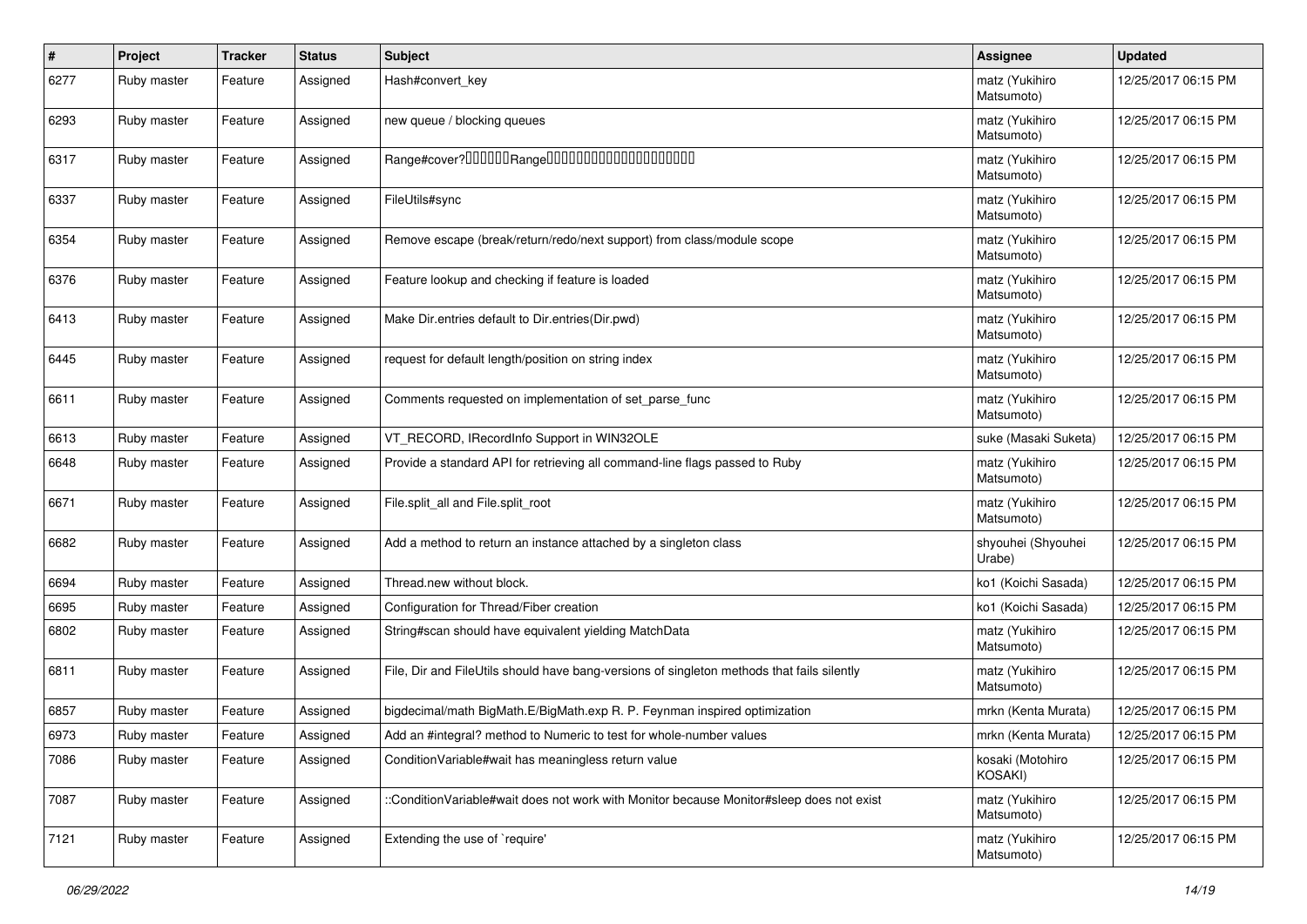| $\pmb{\#}$ | Project     | <b>Tracker</b> | <b>Status</b> | <b>Subject</b>                                                                         | Assignee                              | <b>Updated</b>      |
|------------|-------------|----------------|---------------|----------------------------------------------------------------------------------------|---------------------------------------|---------------------|
| 7132       | Ruby master | Feature        | Assigned      | Alternation between named / ordered method arguments and aliases for method arguments. | matz (Yukihiro<br>Matsumoto)          | 12/25/2017 06:15 PM |
| 7321       | Ruby master | Feature        | Assigned      | Newton.#nsolve 00 2 0000000000                                                         | mrkn (Kenta Murata)                   | 12/25/2017 06:15 PM |
| 7349       | Ruby master | Feature        | Assigned      | Struct#inspect needs more meaningful output                                            | matz (Yukihiro<br>Matsumoto)          | 12/25/2017 06:15 PM |
| 7362       | Ruby master | Feature        | Assigned      | Adding Pathname#start with?                                                            | akr (Akira Tanaka)                    | 12/25/2017 06:15 PM |
| 7436       | Ruby master | Feature        | Assigned      | Allow for a "granularity" flag for backtrace_locations                                 | matz (Yukihiro<br>Matsumoto)          | 12/25/2017 06:15 PM |
| 7488       | Ruby master | Feature        | Assigned      | Receiving object_id in object creation probes                                          | tenderlovemaking<br>(Aaron Patterson) | 12/25/2017 06:15 PM |
| 7503       | Ruby master | Feature        | Assigned      | make timeout.rb async-interrupt safe by default                                        | matz (Yukihiro<br>Matsumoto)          | 12/25/2017 06:15 PM |
| 7532       | Ruby master | Feature        | Assigned      | Hardcoded compiler location                                                            | nobu (Nobuyoshi<br>Nakada)            | 12/25/2017 06:15 PM |
| 7739       | Ruby master | Feature        | Assigned      | Define Hash#  as Hash#reverse_merge in Rails                                           | matz (Yukihiro<br>Matsumoto)          | 12/25/2017 06:15 PM |
| 8016       | Ruby master | Feature        | Assigned      | Alias FILE and LINE as methods                                                         | matz (Yukihiro<br>Matsumoto)          | 12/25/2017 06:15 PM |
| 8042       | Ruby master | Feature        | Assigned      | Add Addrinfo#socket to create a socket that is not connected or bound                  | matz (Yukihiro<br>Matsumoto)          | 12/25/2017 06:15 PM |
| 8295       | Ruby master | Feature        | Assigned      | Float I Rational 0000000000000 BigDecimal 0000000                                      | mrkn (Kenta Murata)                   | 12/25/2017 06:15 PM |
| 8536       | Ruby master | Feature        | Assigned      | Implement is_numeric? family of methods                                                | matz (Yukihiro<br>Matsumoto)          | 12/25/2017 06:15 PM |
| 8576       | Ruby master | Feature        | Assigned      | Add optimized method type for constant value methods                                   | ko1 (Koichi Sasada)                   | 12/25/2017 06:15 PM |
| 8850       | Ruby master | Feature        | Assigned      | Convert Rational to decimal string                                                     | matz (Yukihiro<br>Matsumoto)          | 12/25/2017 06:15 PM |
| 9020       | Ruby master | Feature        | Assigned      | Net::HTTPResponse predicate/query methods                                              | naruse (Yui NARUSE)                   | 12/25/2017 06:15 PM |
| 13508      | Ruby master | Feature        | Assigned      | How remove/refactor code related mathn library.                                        | hsbt (Hiroshi SHIBATA)                | 12/25/2017 06:15 PM |
| 2294       | Ruby master | Feature        | Assigned      | [PATCH] ruby bind stack() to embed Ruby in coroutine                                   | ko1 (Koichi Sasada)                   | 01/05/2018 09:00 PM |
| 7412       | Ruby master | Feature        | Assigned      | Pathname#relative_path_from does not support mixed directory separators on windows     | akr (Akira Tanaka)                    | 01/05/2018 09:00 PM |
| 8047       | Ruby master | Feature        | Assigned      | IPAddr makes host address with netmask                                                 | knu (Akinori MUSHA)                   | 01/05/2018 09:00 PM |
| 8678       | Ruby master | Feature        | Assigned      | Allow invalid string to work with regexp                                               | matz (Yukihiro<br>Matsumoto)          | 01/05/2018 09:00 PM |
| 10038      | Ruby master | Feature        | Assigned      | Extend ObjectSpace.dump to expose buffer addresses for String and Array                | tmm1 (Aman Karmani)                   | 01/05/2018 09:01 PM |
| 10129      | Ruby master | Feature        | Assigned      | More descriptive error message for failed net/http requests                            | akr (Akira Tanaka)                    | 01/05/2018 09:01 PM |
| 4831       | Ruby master | Feature        | Assigned      | Integer#prime factors                                                                  | yugui (Yuki Sonoda)                   | 01/23/2018 08:09 AM |
| 5129       | Ruby master | Feature        | Assigned      | Create a core class "FileArray" and make "ARGF" its instance                           | matz (Yukihiro<br>Matsumoto)          | 01/23/2018 02:02 PM |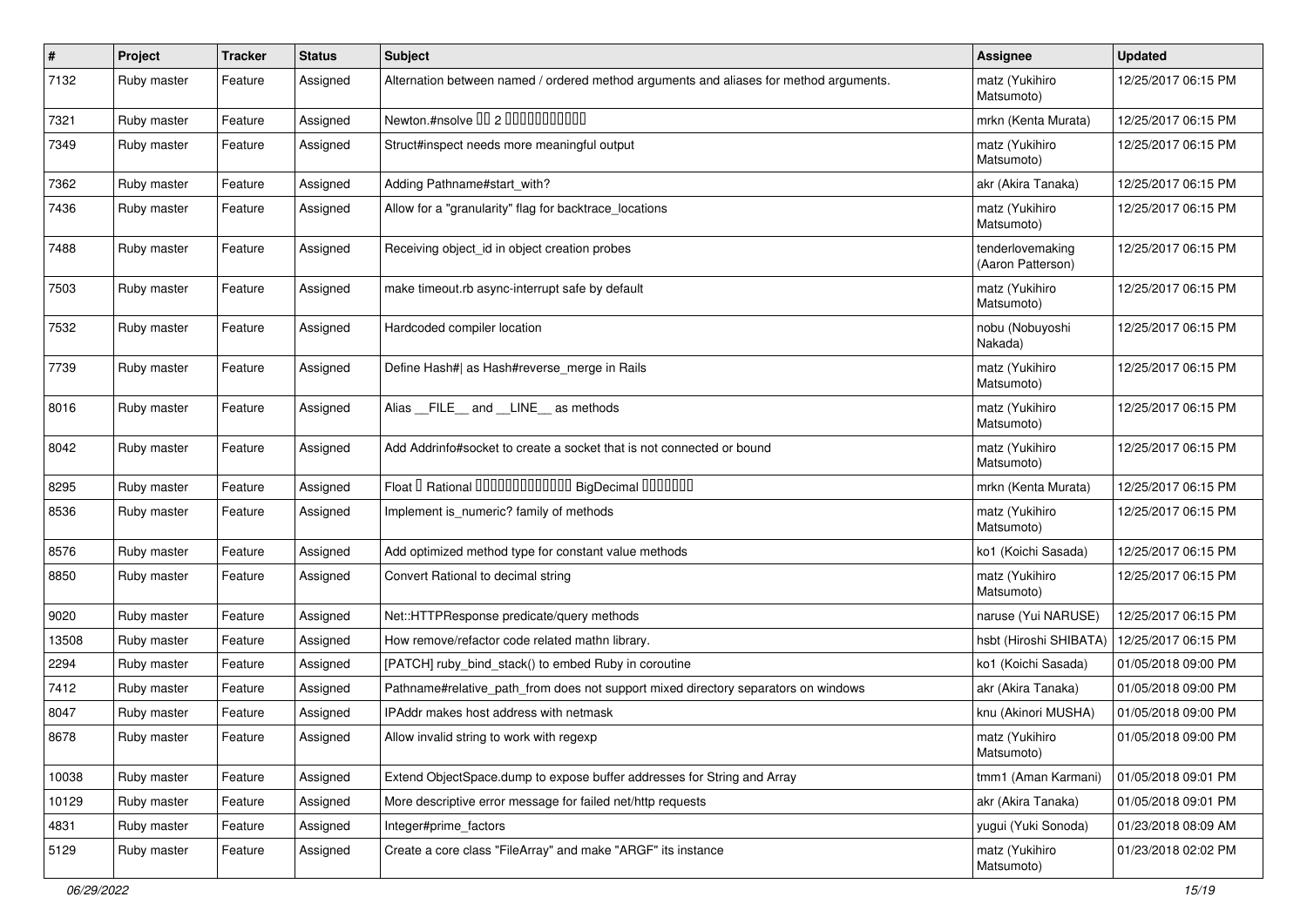| $\vert$ # | Project     | <b>Tracker</b> | <b>Status</b> | Subject                                                                         | Assignee                          | <b>Updated</b>      |
|-----------|-------------|----------------|---------------|---------------------------------------------------------------------------------|-----------------------------------|---------------------|
| 14412     | Ruby master | Feature        | Assigned      | DRb UNIX on local machine: add support for getpeereid()                         | seki (Masatoshi Seki)             | 01/28/2018 12:51 PM |
| 12656     | Ruby master | Feature        | Assigned      | Expand short paths with File.expand_path                                        | cruby-windows                     | 01/31/2018 02:31 PM |
| 4824      | Ruby master | Feature        | Assigned      | Provide method Kernel#executed?                                                 | matz (Yukihiro<br>Matsumoto)      | 03/05/2018 04:57 AM |
| 5007      | Ruby master | Feature        | Assigned      | Proc#call_under: Unifying instance_eval and instance_exec                       | matz (Yukihiro<br>Matsumoto)      | 04/19/2018 07:57 AM |
| 5617      | Ruby master | Feature        | Assigned      | Allow install RubyGems into dediceted directory                                 | hsbt (Hiroshi SHIBATA)            | 05/16/2018 09:15 AM |
| 2631      | Ruby master | Feature        | Assigned      | Allow IO#reopen to take a block                                                 | Glass_saga (Masaki<br>Matsushita) | 05/24/2018 01:22 PM |
| 7580      | Ruby master | Feature        | Assigned      | Range translation                                                               | matz (Yukihiro<br>Matsumoto)      | 06/11/2018 09:51 AM |
| 12639     | Ruby master | Feature        | Assigned      | Speed up require in RubyGems by 5x                                              | hsbt (Hiroshi SHIBATA)            | 07/26/2018 02:12 AM |
| 13534     | Ruby master | Feature        | Assigned      | Checking installation results of default gems                                   | hsbt (Hiroshi SHIBATA)            | 07/26/2018 02:16 AM |
| 11625     | Ruby master | Feature        | Assigned      | Unlock GVL for SHA1 calculations                                                |                                   | 09/25/2018 11:26 AM |
| 5945      | Ruby master | Feature        | Assigned      | Add the ability to mark a at_exit as process-local.                             | matz (Yukihiro<br>Matsumoto)      | 10/10/2018 08:29 AM |
| 11527     | Ruby master | Feature        | Assigned      | IPAddr#mask_addr isn't a method                                                 | knu (Akinori MUSHA)               | 11/07/2018 04:12 PM |
| 14397     | Ruby master | Feature        | Assigned      | public, protected and private should return their arguments instead of self     | matz (Yukihiro<br>Matsumoto)      | 12/10/2018 07:08 AM |
| 6012      | Ruby master | Feature        | Assigned      | Proc#source_location also return the column                                     | nobu (Nobuyoshi<br>Nakada)        | 02/12/2019 07:49 AM |
| 13821     | Ruby master | Feature        | Assigned      | Allow fibers to be resumed across threads                                       | ko1 (Koichi Sasada)               | 02/15/2019 10:09 AM |
| 15047     | Ruby master | Feature        | Assigned      | Documentation and more functions for Hash functions in C API                    |                                   | 03/20/2019 01:24 AM |
| 7148      | Ruby master | Feature        | Assigned      | Improved Tempfile w/o DelegateClass                                             | Glass_saga (Masaki<br>Matsushita) | 03/27/2019 09:51 AM |
| 15166     | Ruby master | Feature        | Assigned      | 2.5 times faster implementation than current gcd implmentation                  | watson1978 (Shizuo<br>Fujita)     | 04/26/2019 09:12 PM |
| 6590      | Ruby master | Feature        | Assigned      | Dealing with bigdecimal, etc gems in JRuby                                      | hsbt (Hiroshi SHIBATA)            | 05/15/2019 08:33 PM |
| 5764      | Ruby master | Feature        | Assigned      | Net::HTTP should assume HTTP/0.9 on unexpected responses                        | naruse (Yui NARUSE)               | 07/15/2019 05:06 PM |
| 12354     | Ruby master | Feature        | Assigned      | PKey::EC Can't output public key pem when private key exists                    | rhenium (Kazuki<br>Yamaguchi)     | 07/24/2019 10:57 PM |
| 15878     | Ruby master | Feature        | Assigned      | Make exit faster by not running GC                                              | ko1 (Koichi Sasada)               | 07/29/2019 07:48 AM |
| 16012     | Ruby master | Feature        | Assigned      | Add a (small) test-install suite?                                               | hsbt (Hiroshi SHIBATA)            | 07/30/2019 08:13 AM |
| 16027     | Ruby master | Feature        | Assigned      | Update Ruby's dtrace / USDT API to match what is exposed via the TracePoint API | ko1 (Koichi Sasada)               | 08/03/2019 02:41 AM |
| 15939     | Ruby master | Feature        | Assigned      | Dump symbols reference to their fstr in ObjectSpace.dump()                      | ko1 (Koichi Sasada)               | 08/08/2019 09:38 PM |
| 8126      | Ruby master | Feature        | Assigned      | OpenSSL::SSL::SSLSocket does not define #recv and #send messages                | rhenium (Kazuki<br>Yamaguchi)     | 08/08/2019 11:05 PM |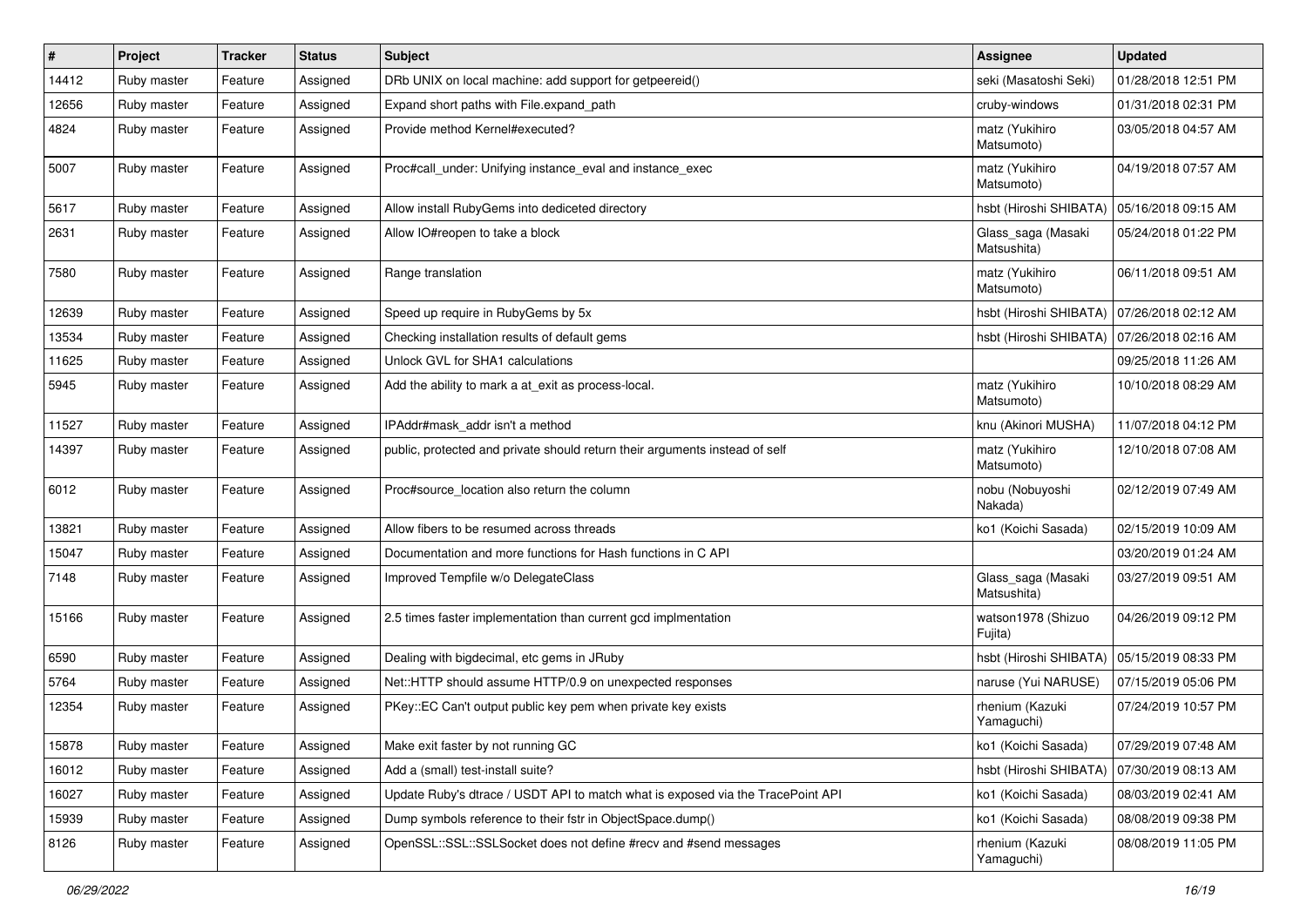| $\pmb{\#}$ | Project     | <b>Tracker</b> | <b>Status</b> | <b>Subject</b>                                                               | Assignee                          | <b>Updated</b>      |
|------------|-------------|----------------|---------------|------------------------------------------------------------------------------|-----------------------------------|---------------------|
| 9235       | Ruby master | Feature        | Assigned      | Documentation for commercial support                                         | zzak (Zachary Scott)              | 08/10/2019 02:55 PM |
| 4539       | Ruby master | Feature        | Assigned      | Array#zip with                                                               | matz (Yukihiro<br>Matsumoto)      | 11/28/2019 08:23 AM |
| 15239      | Ruby master | Feature        | Assigned      | [patch] test-spec win32ole                                                   | suke (Masaki Suketa)              | 12/29/2019 01:04 PM |
| 5781       | Ruby master | Feature        | Assigned      | Query attributes (attribute methods ending in `?` mark)                      | matz (Yukihiro<br>Matsumoto)      | 01/10/2020 06:34 AM |
| 13604      | Ruby master | Feature        | Assigned      | Exposing alternative interface of readline                                   | aycabta (aycabta.)                | 01/20/2020 05:34 AM |
| 15371      | Ruby master | Feature        | Assigned      | <b>IRB with ARGV</b>                                                         | aycabta (aycabta)                 | 02/14/2020 11:35 AM |
| 11816      | Ruby master | Feature        | Assigned      | Partial safe navigation operator                                             | matz (Yukihiro<br>Matsumoto)      | 04/14/2020 08:02 AM |
| 16350      | Ruby master | Feature        | Assigned      | ArithmeticSequence#member? can result in infinite loop                       | mrkn (Kenta Murata)               | 05/29/2020 10:26 PM |
| 16963      | Ruby master | Feature        | Assigned      | Remove English.rb from Ruby 2.8/3.0                                          | hsbt (Hiroshi SHIBATA)            | 06/19/2020 09:48 AM |
| 6596       | Ruby master | Feature        | Assigned      | New method `Array#indexes`                                                   | matz (Yukihiro<br>Matsumoto)      | 07/29/2020 01:41 AM |
| 17111      | Ruby master | Feature        | Assigned      | Improve performance of Net::HTTPHeader#set form by 40%                       | naruse (Yui NARUSE)               | 08/10/2020 05:36 AM |
| 15281      | Ruby master | Feature        | Assigned      | Speed up Set#intersect with size check.                                      | knu (Akinori MUSHA)               | 08/11/2020 02:43 AM |
| 6309       | Ruby master | Feature        | Assigned      | Add a reference queue for weak references                                    | matz (Yukihiro<br>Matsumoto)      | 08/23/2020 09:07 PM |
| 14476      | Ruby master | Feature        | Assigned      | Adding same_all? for checking whether all items in an Array are same         | mrkn (Kenta Murata)               | 08/28/2020 01:10 PM |
| 14737      | Ruby master | Feature        | Assigned      | Split default gems into separate directory structure                         | hsbt (Hiroshi SHIBATA)            | 09/02/2020 06:00 PM |
| 10637      | Ruby master | Feature        | Assigned      | Puppet orchestration on vagrant fails with Error: Non-HTTP proxy URI         | akr (Akira Tanaka)                | 09/23/2020 10:23 PM |
| 15628      | Ruby master | Feature        | Assigned      | init inetsock internal should fallback to IPv4 if IPv6 is unreachable        | Glass saga (Masaki<br>Matsushita) | 09/25/2020 05:42 AM |
| 11322      | Ruby master | Feature        | Assigned      | OpenUri: RuntimeError: HTTP redirection loop                                 | akr (Akira Tanaka)                | 11/13/2020 03:52 AM |
| 14922      | Ruby master | Feature        | Assigned      | Resolv getaddresses ignores AAAA records for IPv6                            | akr (Akira Tanaka)                | 11/13/2020 04:01 AM |
| 1644       | Ruby master | Feature        | Assigned      | recv on inherited socket wrapped in TCPSocket does not read data, on Windows | cruby-windows                     | 12/10/2020 08:45 AM |
| 5456       | Ruby master | Feature        | Assigned      | kernel#syscall() should be removed.                                          | matz (Yukihiro<br>Matsumoto)      | 12/10/2020 08:46 AM |
| 7644       | Ruby master | Feature        | Assigned      | In refinements, change "using" keyword to a less generic word.               | matz (Yukihiro<br>Matsumoto)      | 12/10/2020 08:49 AM |
| 8164       | Ruby master | Feature        | Assigned      | Public/Private                                                               | matz (Yukihiro<br>Matsumoto)      | 12/10/2020 08:50 AM |
| 5825       | Ruby master | Feature        | Assigned      | Sweet instance var assignment in the object initializer                      | matz (Yukihiro<br>Matsumoto)      | 12/10/2020 08:53 AM |
| 6452       | Ruby master | Feature        | Assigned      | Allow extend to override class methods                                       | matz (Yukihiro<br>Matsumoto)      | 12/10/2020 08:53 AM |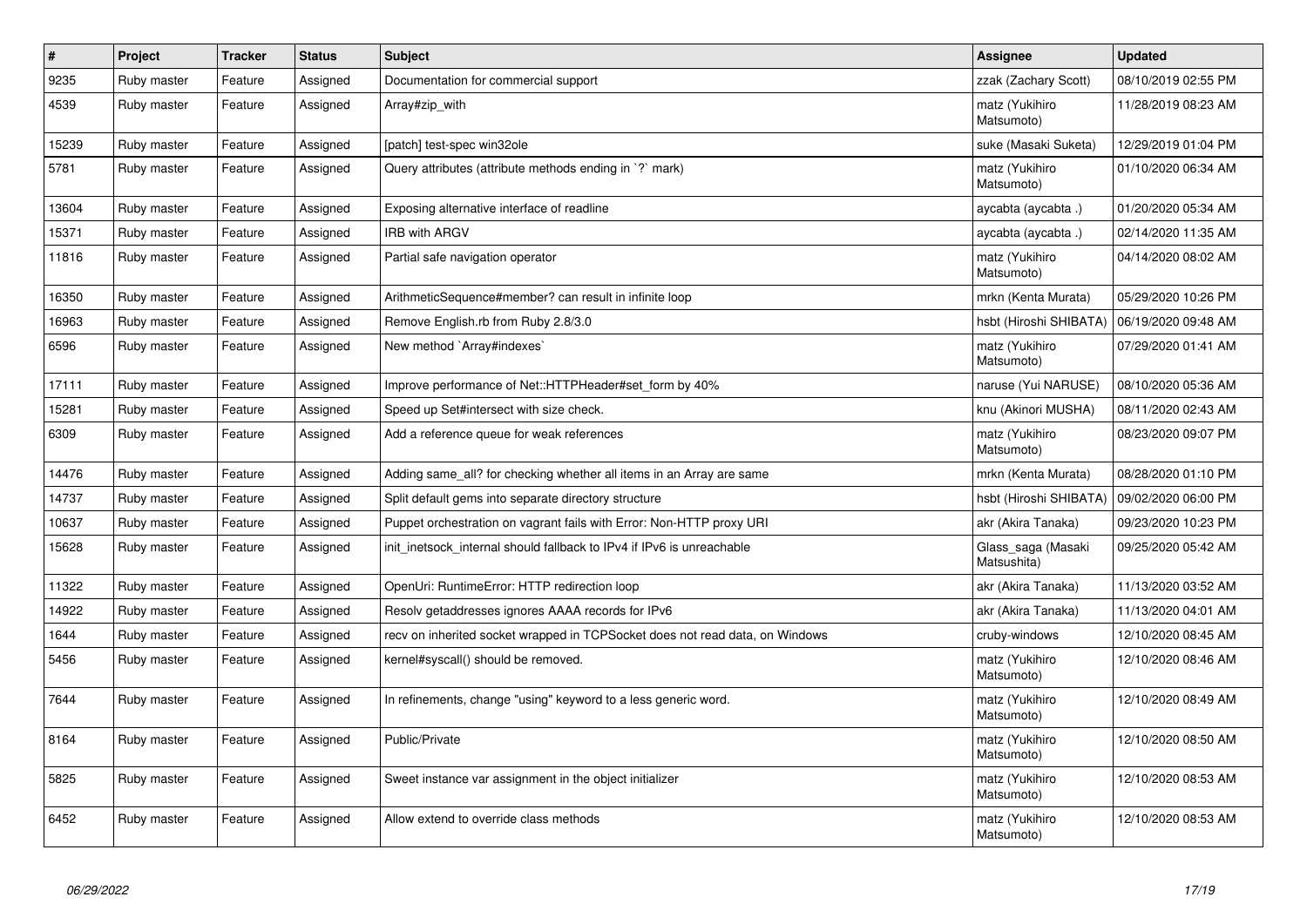| $\sharp$ | Project     | <b>Tracker</b> | <b>Status</b> | <b>Subject</b>                                                                                                   | <b>Assignee</b>              | <b>Updated</b>      |
|----------|-------------|----------------|---------------|------------------------------------------------------------------------------------------------------------------|------------------------------|---------------------|
| 6594     | Ruby master | Feature        | Assigned      | <b>Integrated Functor</b>                                                                                        | matz (Yukihiro<br>Matsumoto) | 12/10/2020 08:53 AM |
| 6841     | Ruby master | Feature        | Assigned      | Shorthand for Assigning Return Value of Method to Self                                                           | matz (Yukihiro<br>Matsumoto) | 12/10/2020 08:53 AM |
| 13847    | Ruby master | Feature        | Assigned      | Gem activated problem for default gems                                                                           |                              | 12/10/2020 08:53 AM |
| 16461    | Ruby master | Feature        | Assigned      | Proc#using                                                                                                       | matz (Yukihiro<br>Matsumoto) | 12/10/2020 09:10 AM |
| 16937    | Ruby master | Feature        | Assigned      | Add DNS over HTTP to Resolv                                                                                      | akr (Akira Tanaka)           | 12/10/2020 09:15 AM |
| 6810     | Ruby master | Feature        | Assigned      | module A::B; end` is not equivalent to `module A; module B; end; end` with respect to constant lookup<br>(scope) | matz (Yukihiro<br>Matsumoto) | 12/10/2020 09:22 AM |
| 8948     | Ruby master | Feature        | Assigned      | Frozen regex                                                                                                     | matz (Yukihiro<br>Matsumoto) | 12/20/2020 07:15 PM |
| 17291    | Ruby master | Feature        | Assigned      | Optimize send call                                                                                               | matz (Yukihiro<br>Matsumoto) | 01/12/2021 05:47 AM |
| 7394     | Ruby master | Feature        | Assigned      | Enumerable#find ifnone parameter could be non-callable                                                           | nobu (Nobuyoshi<br>Nakada)   | 02/10/2021 09:32 AM |
| 17593    | Ruby master | Feature        | Assigned      | load iseg eval should override the ISeg path                                                                     | ko1 (Koichi Sasada)          | 02/16/2021 08:27 AM |
| 17638    | Ruby master | Feature        | Assigned      | Support backtracing with the libbacktrace library                                                                | naruse (Yui NARUSE)          | 03/05/2021 03:40 PM |
| 12543    | Ruby master | Feature        | Assigned      | explicit tail call syntax: foo() then return                                                                     | matz (Yukihiro<br>Matsumoto) | 04/18/2021 03:02 PM |
| 8460     | Ruby master | Feature        | Assigned      | PATCH: optparse: add keep_unknown option                                                                         | nobu (Nobuyoshi<br>Nakada)   | 05/27/2021 10:07 PM |
| 13129    | Ruby master | Feature        | Assigned      | Refinements cannot refine method missing and respond to missing?                                                 | matz (Yukihiro<br>Matsumoto) | 07/03/2021 10:45 PM |
| 14901    | Ruby master | Feature        | Assigned      | [PATCH] do not block SIGCHLD in normal Ruby Threads                                                              | normalperson (Eric<br>Wong)  | 07/19/2021 05:23 AM |
| 17297    | Ruby master | Feature        | Assigned      | Feature: Introduce Pathname.mktmpdir                                                                             | akr (Akira Tanaka)           | 08/30/2021 06:51 AM |
| 17296    | Ruby master | Feature        | Assigned      | Feature: Pathname#chmod use FileUtils.chmod instead of File                                                      | akr (Akira Tanaka)           | 08/30/2021 06:51 AM |
| 17294    | Ruby master | Feature        | Assigned      | Feature: Allow method chaining with Pathname#mkpath Pathname#rmtree                                              | akr (Akira Tanaka)           | 08/30/2021 06:52 AM |
| 17355    | Ruby master | Feature        | Assigned      | Using same set of names in or-patterns (pattern matching with $Foo(x)   Bar(x)$ )                                | ktsj (Kazuki Tsujimoto)      | 09/13/2021 09:11 AM |
| 17295    | Ruby master | Feature        | Assigned      | Feature: Create a directory and file with Pathname#touch                                                         | akr (Akira Tanaka)           | 09/28/2021 01:20 AM |
| 17339    | Ruby master | Feature        | Assigned      | Semantic grouping with BigDecimal#to_s                                                                           | mrkn (Kenta Murata)          | 12/20/2021 12:39 PM |
| 6308     | Ruby master | Feature        | Assigned      | Eliminate delegation from WeakRef                                                                                | matz (Yukihiro<br>Matsumoto) | 12/23/2021 11:40 PM |
| 8263     | Ruby master | Feature        | Assigned      | Support discovering yield state of individual Fibers                                                             | ko1 (Koichi Sasada)          | 12/23/2021 11:40 PM |
| 8271     | Ruby master | Feature        | Assigned      | Proposal for moving to a more visible, formal process for feature requests                                       | matz (Yukihiro<br>Matsumoto) | 12/23/2021 11:40 PM |